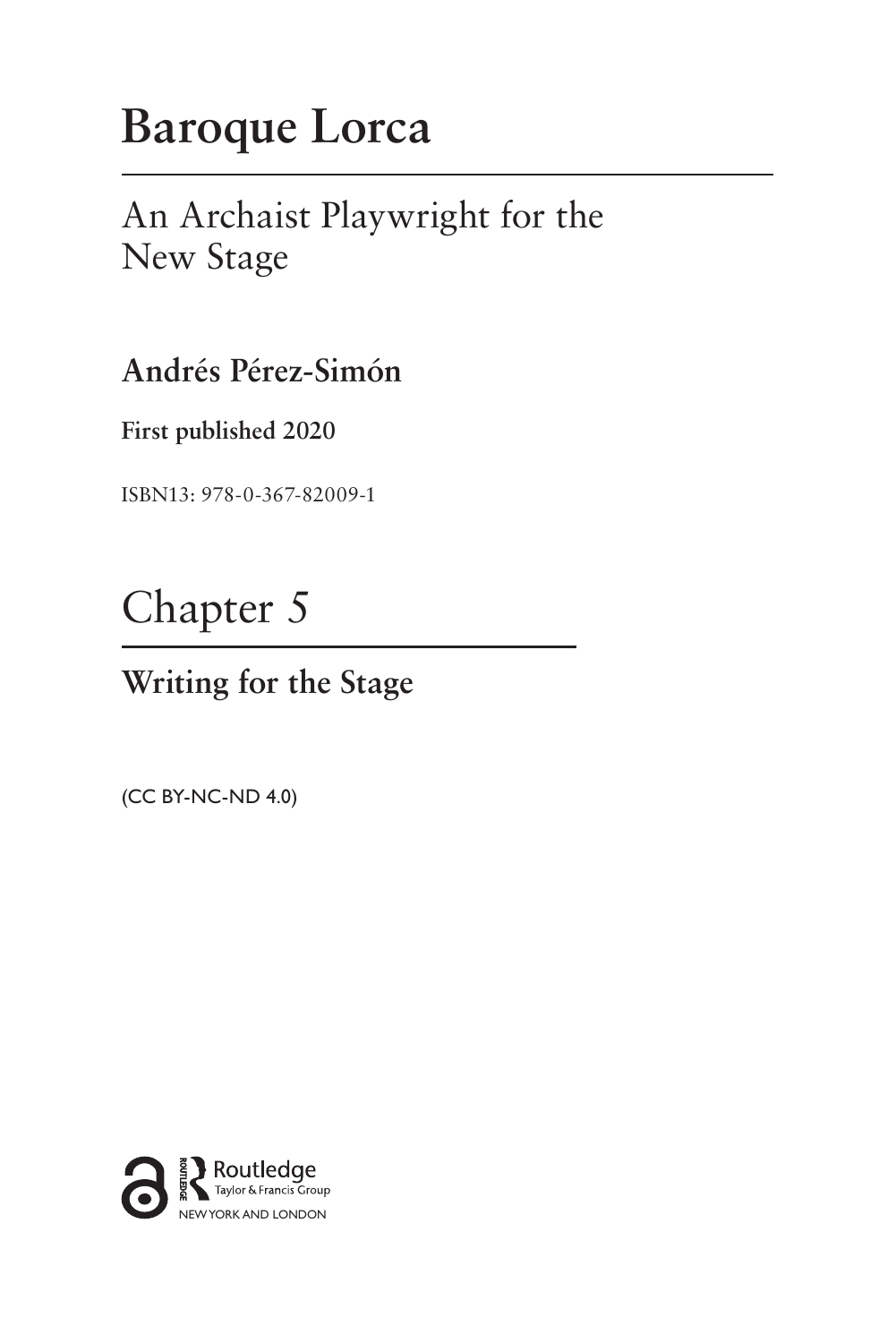#### **5 Writing for the Stage**

The final chapter of this book examines Lorca's internationally renowned plays *Blood Wedding*, *Yerma* and *The House of Bernarda Alba*. Lorca wrote the first two plays, between 1932 and 1934, with the immediate goal of obtaining commercial and critical recognition before proceeding to implement his desired comprehensive reform of the theater industry in Spain (consider his transparent statement from December 15, 1934, two weeks before the premiere of *Yerma*, about his "perfectly clear trajectory in the theater," *Obras* 545). While the writing of *Blood Wedding* and *Yerma* formed a single and continued effort, *The House of Bernarda Alba* came out as an independent play in June of 1936, just a few weeks before the outbreak of the Spanish Civil War and Lorca's subsequent execution by a fascist squad in Granada in August of that year. Margarita Xirgu premiered *The House of Bernarda Alba* in Buenos Aires in 1945. In the analysis of the original context of production and reception of Lorca's plays, I will limit my study to *Blood Wedding* and *Yerma* for the obvious reason that he did not stage *The House of Bernarda Alba*. Nor did Lorca provide any specific clue about a potential production while he was still alive. From the perspective of textual analysis, I propose a unitary approach to these three works, as they recreate identifiable plot patterns from the contemporary genre of the *drama rural* as well as from Calderón's baroque honor plays.

As Andrew Anderson notes, acknowledging the "strategic" value of *Blood Wedding* and *Yerma* should not imply that Lorca used them "merely as tools, compromising his artistic integrity or indeed succumbing to commercial considerations and pandering to public taste" ("Strategy" 217). Lorca composed and staged these two plays while he also attempted to make his whole dramatic production more visible through any means possible. In 1933, he saw staged *The Love of Don Perlimplín and Belisa in the Garden*, a work banned four years earlier when it was being rehearsed by Rivas Cherif's theater club El Caracol. In the more favorable political context of the Second Republic, the play was finally produced by the Club Teatral de Cultura, a theater club recently founded by feminist activist Pura Maortua Ucelay. It was a one-night event, on April 5, at the Teatro Español, attended by a select audience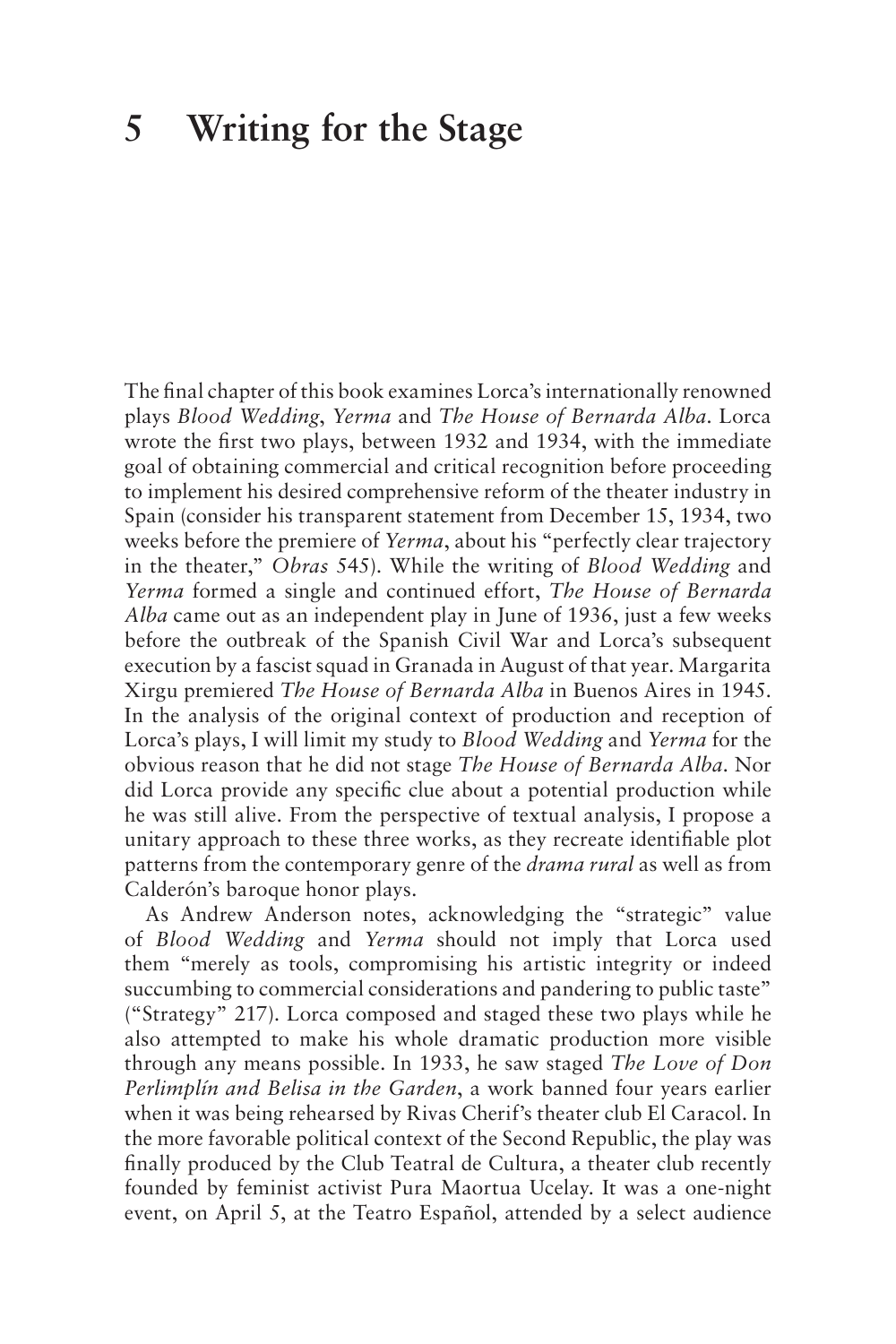of critics and artists only. Additionally in 1933, Lorca sent to print Acts II and V of *The Public*, published in the literary magazine *Los Cuatro Vientos*. This publication resulted in an exceptional event in view of Lorca's general aversion to publishing his dramatic works. The explicit homosexual undertones of the play, particularly in Act II, were not an obstacle for its publication. During this year of very high theatrical activity, the first two productions of *Blood Wedding*, in Madrid and Buenos Aires, took place. After the success of *Blood Wedding*, Lorca proceeded to write and stage a second tragedy, *Yerma*, a play he eventually completed in the summer of 1934. While directing rehearsals of La Barraca in Madrid before going out on a tour in northern Spain, Lorca expressed his satisfaction with the writing process of *Yerma* in an interview of July of 1934. Early in the year, actress-manager Lola Membrives was pressuring him to deliver the complete manuscript of the play to her—this personal episode will be discussed in more detail later. Yet, he found a way to resist her impositions. "I believe I have accomplished what I had intended to do" (*Obras* 536), Lorca claimed in this interview from mid-1934. In this same interview, Lorca famously announced his will to "return to tragedy. Our theatrical tradition obligates us to do so" (*Obras* 536). Anderson interprets this declaration as an ambitious attempt from Lorca to "immerse the contemporary Spanish stage in its origins and 'true' tradition in order to save it from crass commercialism and to bring it back on to an 'artistic' course" ("Strategy" 217). This exercise of returning to the root of the Spanish theatrical tradition in order to produce an impact on contemporary stage practices conforms to my definition of Lorca as an artist who was both an archaist and an innovator. These two interrelated terms, proposed by Yury Tynianov in his 1929 study of the dynamics of the "old" and the "new" in Russian literature, as I noted in the Introduction, fit perfectly in Lorca's constant negotiation between the tradition of the Spanish theater and the commercial practices of the contemporary theater industry. In the late 1920s and early 1930s, the artists and critics around the Residencia de Estudiantes and journals such as *La Gaceta Literaria* advocated openly for a "new" and "young" art that should sweep any trace of the "old." Lorca, however, tended to avoid this rhetoric of irreconcilable extremes for most of his career. His most radical public statements came only in 1935 and 1936, in the last two years of the Spanish Republic, as I discussed in the previous chapter.

Right after obtaining the public concession of the Teatro Español of Madrid in 1930, Margarita Xirgu appointed Cipriano Rivas Cherif as her assistant director and literary advisor. One of their first decisions was to program Lorca's *The Shoemaker's Prodigious Wife*, paired with Calderón's *The Great Theater of the World*. This was very favorable to Lorca who, upon a recent return from the United States and Cuba, saw *The Shoemaker's Prodigious Wife* performed in the main space of the very respectable Teatro Español. Lorca's play ran for 33 nights in late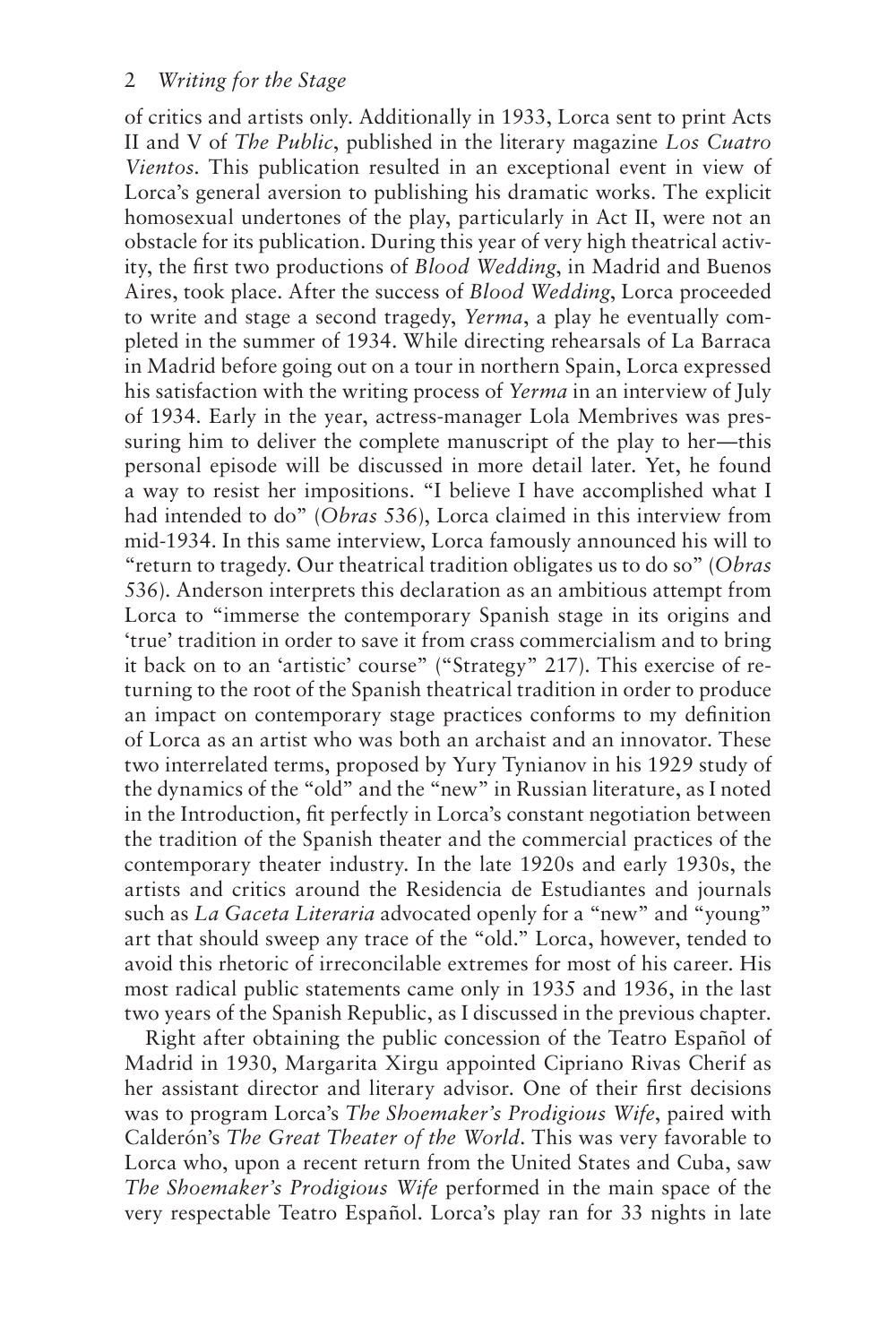1930 and early 1931 (Gil 122–6). In late 1932, however, Lorca could not secure the support of Xirgu and Rivas Cherif to produce *Blood Wedding*. For this reason, he sought the help of Eduardo Marquina in his position of literary advisor in Josefina Díaz's company during the 1932– 33 theatrical season. Lorca's reliance on Marquina for the production of *Blood Wedding* in 1933 proves the weakness of Lorca's position as producer of theatrical commodities even after seeing *Mariana Pineda* and *The Shoemaker's Prodigious Wife* staged in prestigious spaces in the preceding years. The situation was very different when *Yerma* premiered in the Teatro Español on December 29, 1934, as this time Lorca was a celebrated playwright who counted with Xirgu and Rivas Cherif on his side. Xirgu and Rivas Cherif, in the fourth year of their joint enterprise in the Teatro Español, were at the peak of their career. Xirgu, recognized as the most distinguished actress in Spain, had recently received medals of honors of the Second Republic<sup>1</sup> and of the cities of Mérida, Barcelona and Badalona. At the same time, Rivas Cherif had finally fulfilled his dream of opening the first modern theater school in Spain, the Teatro Escuela de Arte (1933–36).

In light of its thematic commonalities with *Blood Wedding* and *Yerma*, critics have traditionally considered *The House of Bernarda Alba* (1936, premiered posthumously in Buenos Aires in 1945) as the third and final piece of the project that Lorca defined, in 1933, as his "trilogy of the Spanish land" (*Obras* 418). I agree with the idea of these plays constituting a trilogy, in broad terms. However, the particular history of *The House of Bernarda Alba* presents a different concept. First, Lorca never mentioned *The House of Bernarda Alba* in his many public speeches and press interviews from 1932 to 1936. Second, in the cases where he referenced a third title, *The House of Bernarda Alba* was not the play he had in mind. In two press interviews released before the premiere of *Yerma*, Lorca described *Yerma* as the second title of a trilogy that should end with *The Drama of Lot's Daughters* (*Obras* 545, 548). After the opening night, Lorca announced that the trilogy would end with a play he was now referring to as *The Destruction of Sodom*. This latter work was, in his own words, "practically finished" (*Obras* 552). In regard to *The Destruction of Sodom*, there is evidence that Lorca read its first act to Rafael Rodríguez Rapún and Luis Sáenz de la Calzada in the summer of 1935 (Sáenz 176–7), yet no manuscript survived. The biblically themed play contained an explicit foregrounding of male homosexuality, a direction distinct to *Blood Wedding* and *Yerma*. In mid-1935, Lorca also worked on *The Dream of Life*, projected as the climax of his political theater, as I discussed in the previous chapter. Additionally, he drafted ideas for plays on very different topics, from antiwar works to plays portraying violent and sexual scenes inspired by the Old Testament to a new model of musical theater that would incorporate flamenco music (Hernández Introduction *La casa* 14–40). While working on the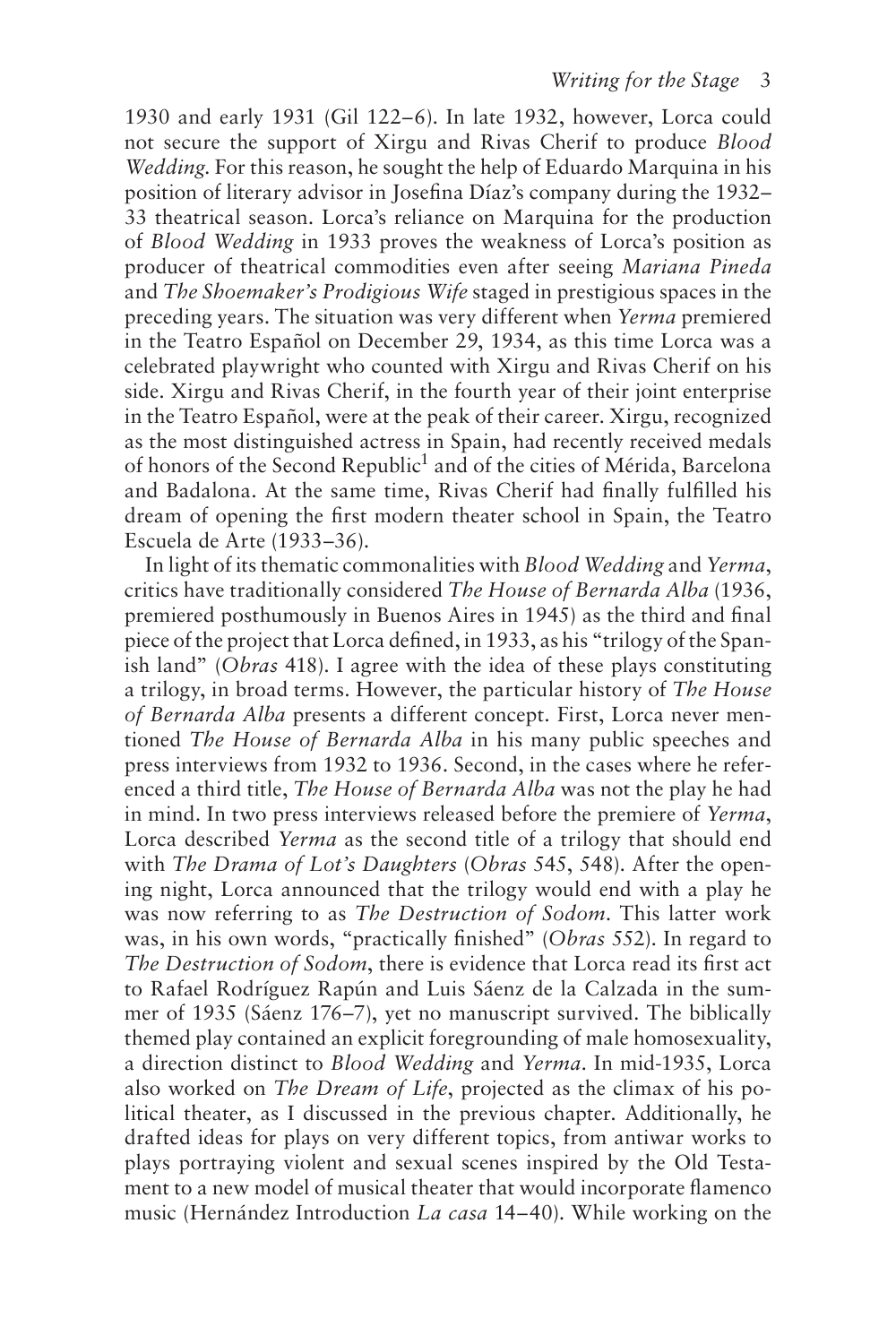various projects during the summer of 1935, Lorca abandoned the idea of a unitary trilogy of the Spanish land.

Lorca's agrarian plays were not the result of an isolated genius who obtained his inspiration from contemporary problems of women in Southern Spain. Instead, these plays came to life in explicit dialogue with the conventions of one of the prevalent genres in the contemporary playhouses of Madrid. The genre of rural drama constituted both the starting point for Lorca, who willingly staged his theater in commercial venues, and the background against which the originality of *Blood Wedding* and *Yerma* was to be measured. Had Lorca had the opportunity to stage it in 1936, *The House of Berndarda Alba* would have also been evaluated as a rural drama. As noted earlier, these three plays relied, in different degrees, on previous formulas of rural dramas (Marquina's versified theater in the first two cases, Benavente's drama in prose in *The House of Bernarda Alba*) while also constituting modern revisions of the baroque honor plays. It is my view that an analysis of these three plays without consideration of their generic and intertextual affiliations will end up producing the same type of biographical criticism that Paul J. Smith denounced three decades ago (see the discussion in my Introduction). In this regard, the progressive ideology assigned to this set of three plays, a very common critical stand these days, results from a rudimentary interpretive strategy that basically consists in projecting Lorca's biography onto his dramatic works. I concur with Jonathan Mayhew, who has recently denounced that the "genuine admiration for the richness and variety of Lorca's work often shades into an uncritical sacralization of his authorial subjectivity . . . [that] leads directly to kitsch" (167). What makes Lorca a particular case, Mayhew continues, is that "the object of sacralization and kitsch is not a single work . . . but Lorca *himself*, or, more precisely, the authorial subject as constructed in the Lorca myth" (169, his emphasis). Of all of Lorca's dramatic works, his agrarian plays stand out as the ideal works for the perpetuation of the Lorca myth. According to the most accepted version of the Lorca myth, the fictional events in *Blood Wedding*, *Yerma* and *The House of Bernarda Alba* unfold in remote geographies that are supposed to correspond to Andalusian villages whose ideological backwardness Lorca aimed to denounce. This is in spite of the absence of realistic signs to minimally corroborate this hypothesis—I am referring both to the dramatic texts and their first mise-en-scenes. In the particular case of *Yerma*, for example, when the play premiered in 1934, a number of critics could not identify its geographical and temporal settings, and some of them identified the landscape and the presence of certain animals, such as oxen, as eminently Castilian rather than Andalusian (on this debate, see Hernández "Cronología" 304–6). Alfredo Muñiz, in the *Heraldo de Madrid*, described the character of the Old Pagan Woman as "magnificiently Castillian." In his review for *La Voz*, Enrique Díez-Canedo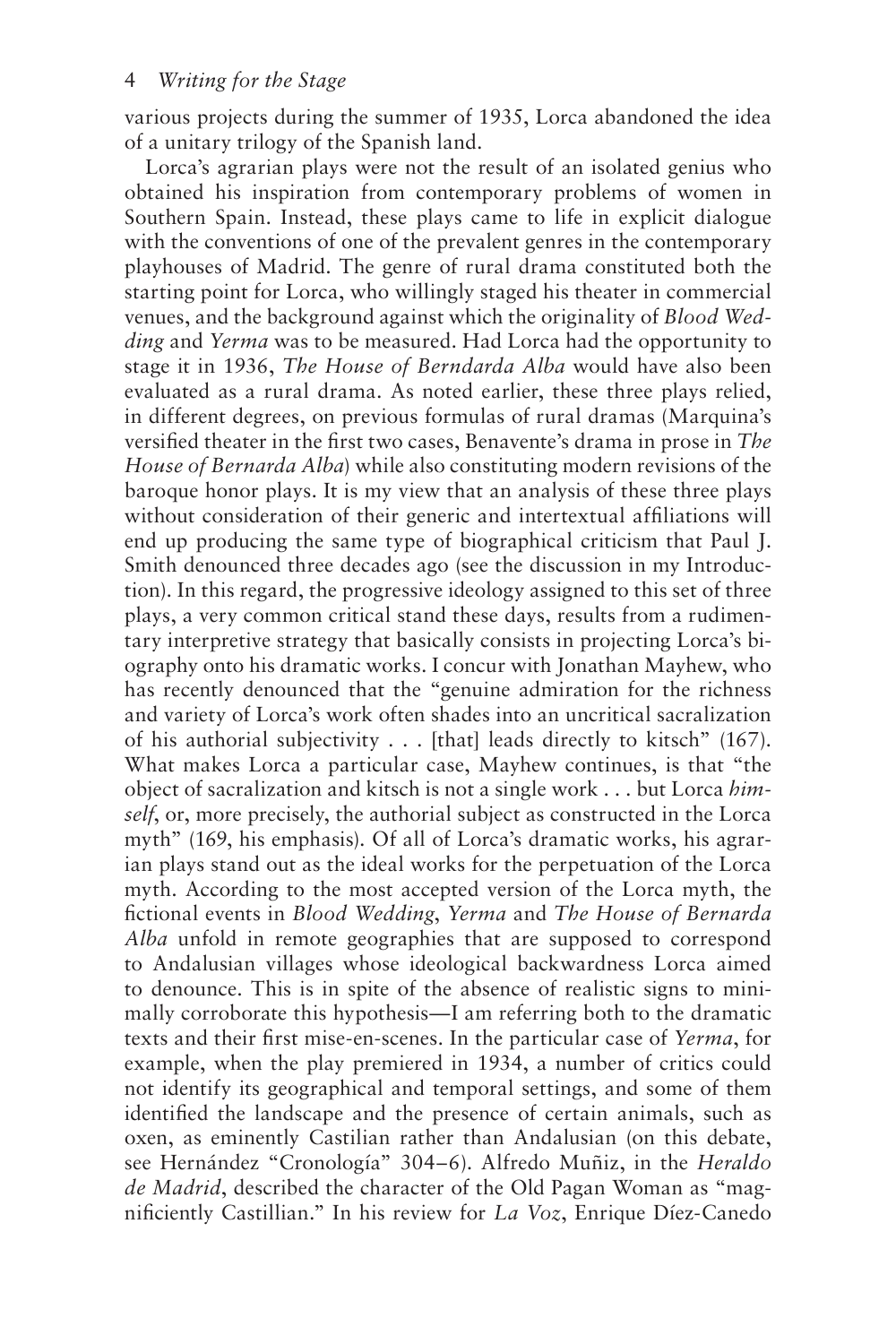praised the secondary female figures, "full of native folkloric flair . . . Castilian? Andalusian? No matter the accent, it will always be Spanish." A decade later, when Xirgu premiered *The House of Bernarda Alba* in Buenos Aires in 1945, critics perceived an intentionally abstracted geography (a play "without a determined location," *La Nación*, qtd. in Diago 154), favored the Castilian hypothesis ("the harsh geography of Castille," Francisca Chica Salas in *Saber Vivir*, qtd. in Diago 162), and defined Lorca's last play as a homage to Calderón, a play free of "picturesque elements" that stood out as an example of "authentic Hispanism" (in *La Vanguardia*, qtd. in Diago 164).

Continuing with the Lorca myth, the pattern of repression that Bernarda Alba exerts over her daughters is also a material that lends itself very well to anachronistic interpretations of the play, as it often occurs when *The House of Bernarda Alba* is read as an allegory of Francisco Franco's military regime. Theater scholars and practitioners who are unaware of the existence of the genre of the rural drama, and the importance of star actresses in Lorca's time, tend to overemphasize the role of contemporary politics in his tragedies. Discussing his own production of *Blood Wedding* in 2001, for example, director Roberto D. Pomo defined Lorca's play as one that "contains a strong statement with regard to the social conditions of its time, as Spain saw herself embroiled in a chaotic political whirlwind that culminated in a bloody civil war" (277). As Delgado has shown (112–3), international productions of *The House of Bernarda Alba* have routinely approached this play as a portrayal of Lorca's own death at the hand of repressive forces. These are political readings that only function retrospectively, of course, according to a logic that consists in interpreting Lorca's drama as one "in which his future death is at once anticipated and commemorated" (Smith *Body* 110). Temporal and geographical incongruities are listed to serve the cause, as was the case at the London's Gate Theatre production of *The House of Bernarda Alba*, in 1992, which featured the entire Alba family saluting "il duce" at the end of Act Two (Anderman 303; Delgado 112–3). In Spain, a number of recent productions, such as Jorge Eines' *1941, Blood Wedding*, have distorted the most basic layers of meaning in Lorquian texts in order to convey the expected political message (for a list of incongruities of Eines' production, see Rafael Fuentes' review).

As noted above, the commonly accepted idea that *The House of Bernarda Alba* constitutes the third installment of Lorca's "rural trilogy" is the result of a posthumous editorial move. In this chapter, I still view the idea of an identity linking together *Blood Wedding*, *Yerma* and *The House of Bernarda Alba*, as the three works constitute modern rewritings of baroque honor plays. This does not necessarily mean, however, that the agrarian plays are the climax of Lorca's artistic progression. This teleological view has been applied to the trilogy itself but also, in retrospective mode, to all of Lorca's production. I disagree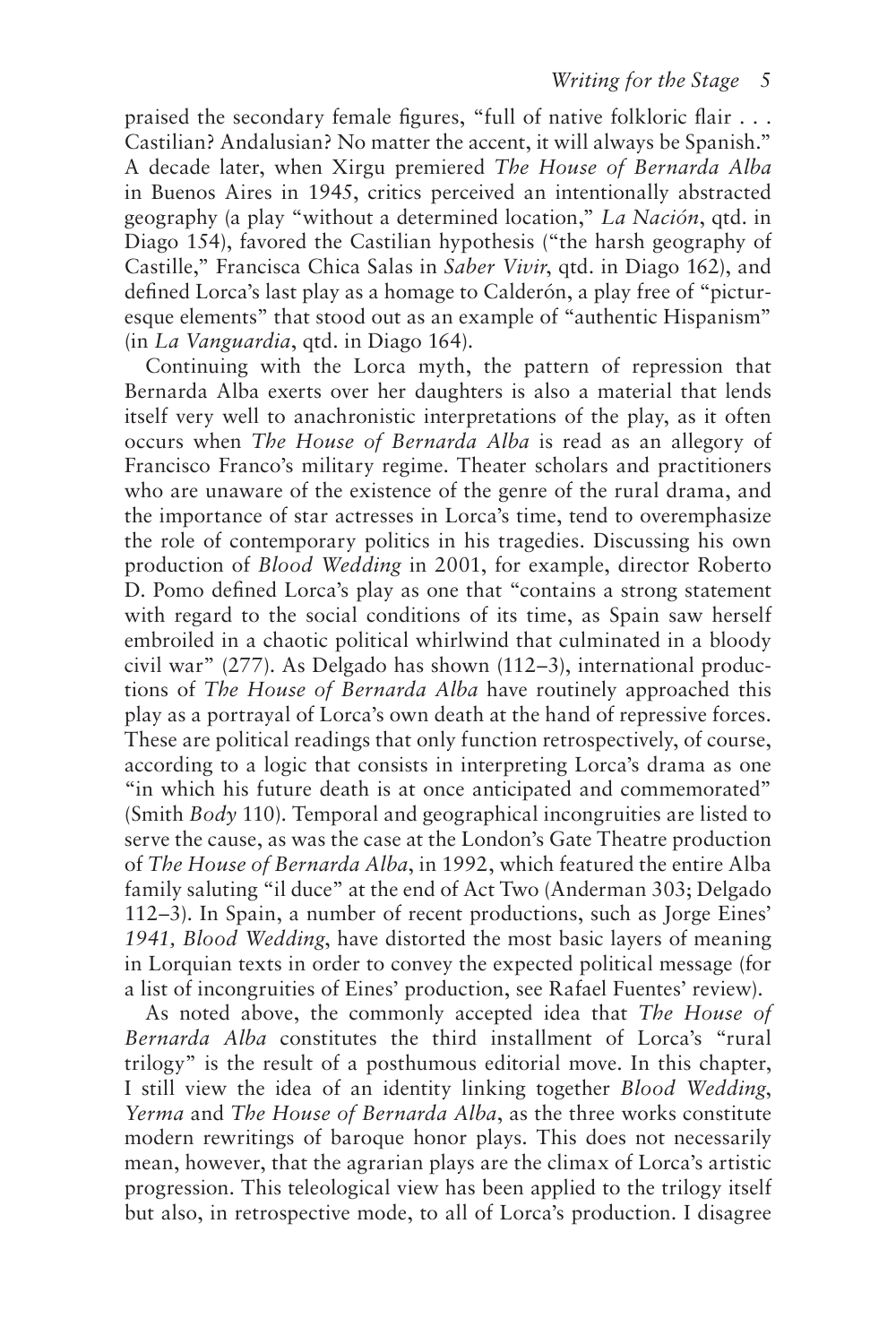with the received idea that the tragedies "represent the culmination of all the character types, themes, and techniques that Lorca developed throughout his career. The plays are the result of artistic refinement and maturity" (Klein 9–10). A careful analysis of Lorca's writing activity from 1930 until his death in 1936 shows the absence of a linear pattern. *Blood Wedding* and *Yerma* are embedded between the earlier *The Public* and *As Five Years Pass*, one the one end, and *The Dream of Life* and the drawing-room drama *Doña Rosita the Spinster*, on the other. Of the very diverse projects he was entertaining in 1935–36, the first act of *Dreams of My Cousin Aurelia*, a continuation of *Doña Rosita The Spinster*, has survived (it only became known to scholars in the late 1980s, for an exhaustive analysis, see Torres "Del Teatro"). Moreover, as noted earlier, *The House of Bernarda Alba* is a play that stands on its own, the result of a very straightforward writing process that took place in spring and early summer of 1936. Contrary to Lorca's customary practice of vividly describing the plots of his plays to friends and journalists even before beginning the actual writing process, he did not share *The House of Bernarda Alba* with members of his inner circle until he had the manuscript ready in late June of 1936 (Gibson 663), just a few days before the outbreak of the Spanish Civil War. It is worth noting, following a point raised by Andrew Anderson, that Lorca "was very much concerned" with the 'impossible' plays "*throughout* the 1930s, notwithstanding his other compositions or commitments," and that "he on occasions almost dismissed the plays of his which *were* produced" ("Strategy" 217, his emphasis). It is precisely because Lorca wrote for the contemporary stage that he was willing to adapt and react to its conventions and demands by trying with different formulas at the same time. In view of this reality, in this book I abstain from privileging one specific path. Instead, I propose a map of creative vectors within Lorca's dramatic production.

Lorca composed *Blood Wedding* in 1932 aware of the horizon of expectations set by a recognizable theatrical genre, the rural drama. This genre had its origins in the regionalist drama of Josep Feliu i Codina (*La Dolores*, 1892) and Àngel Guimerà (*María Rosa*, 1894; *Low Lands*, 1896), whose peasant plays featured passionate female characters in recognizable parts of Spain. Playwrights who cultivated this genre made great emphasis on local customs, geography and folklore while also claiming to reflect regional dialect variation in what eventually became an artificial deformation of everyday speech catered to the bourgeois audiences in Madrid (see Paco 143–4 for an exhaustive list of recognizable linguistic traits typical of this genre). Benavente canonized the genre in *Señora ama* (1908) and *The Unloved Woman* (1913), and the genre was still popular in the 1910s and the 1920s thanks to playwrights such as José López Pinillos and Manuel Linares-Rivas (Paco 155–62). In 1927, Xirgu staged Marquina's *The Hermitage, the Fountain, and the River*, a rural play that enjoyed a run of more than one hundred performances.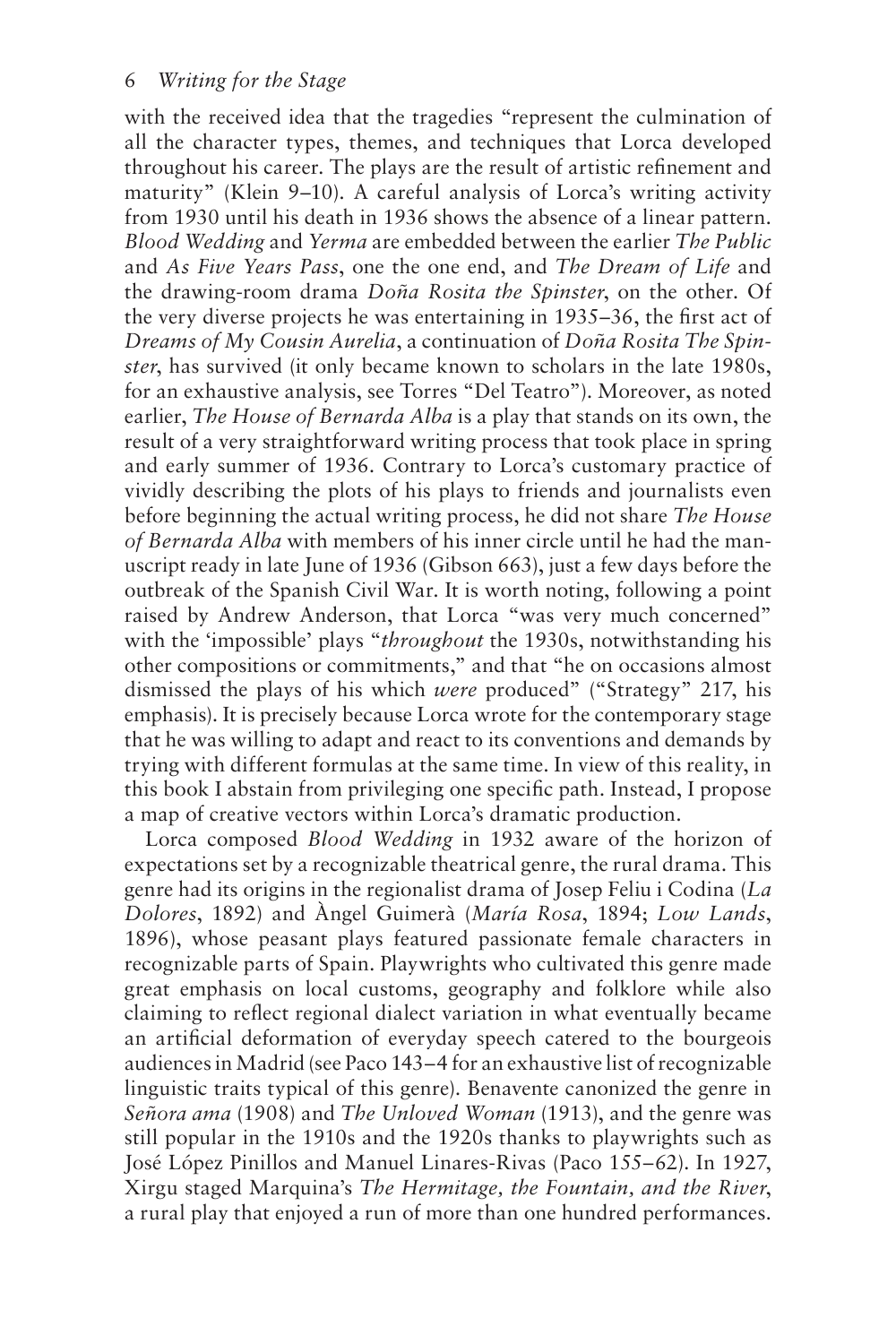The existence of this genre explains Lorca's initial adoption of a certain set of characters, motifs and landscapes for his agrarian tragedies. In addition, both Benavente's *The Unloved Woman* and Marquina's *The Hermitage, the Fountain, and the River* contain collective scenes that precede similar ones found in Lorca's tragedies, particularly in *Yerma*.

In line with the approach I have adopted in this book, my aim is to discuss *Blood Wedding* and *Yerma* in the broader context of Lorca's contemporary theatrical industry. I cannot proceed in the same manner regarding *The House of Bernarda Alba* due to the fact that it remained unknown after Lorca's death in 1936 until Xirgu staged it in Buenos Aires in 1945. To demonstrate Lorca's willingness to initially accept the rules of the theater industry, I want to first discuss an extended preview feature of *Blood Wedding* that appeared in *Sparta* magazine four days before the play premiered in the Teatro Beatriz of Madrid. As a weekly entertainment magazine, this publication profited from a model that combined robust cultural reviews (theater, music, film), advertising of events and cosmetic products and a full calendar of cultural and sports events with information provided by the central office in Madrid and its branches in Barcelona, Valencia, Zaragoza and Lisbon (Nieva "La polémica" 13). The issue of March 4, 1933, included a one-page preview of *Blood Wedding* that featured an interview with Lorca, actress-impresario Josefina Díaz and playwright Eduardo Marquina. There are two aspects of importance in this text, signed by Felipe Lluch. First, Lluch portrays Lorca as "a poet, above all," an artist whose "strength" consists precisely in not being a "man of the theater." Lorca's alleged condition of outsider is emphasized to the point that he is described as somebody who is oblivious to "the tricks and mechanisms" of the theatre industry. Second, Lluch refers to Marquina as the *de facto* director of *Blood Wedding*. Marquina's involvement in the production is so crucial, Lluch argues, that it is difficult to distinguish between Lorca and him (the two "speak, confusing their thoughts . . . because the collaboration is so intimate that it is no longer known who has put more affection in the work, Lorca or the director"). This testimony contradicts the accepted idea that Lorca was the sole director of the play.<sup>2</sup> Additionally, the evidence corroborates the information published one day before, on March 3, in *La Voz* newspaper (*Blood Wedding* is presented as a play "under the joint direction of Eduardo Marquina and Federico García Lorca").

It has become a common place to speak of Lorca's frustration with the cast of Díaz's company during the rehearsals of *Blood Wedding*, as most of the actors had little experience in tragic roles and little training in delivering verse, as his brother Francisco first observed (335; see also Gibson 539–40). If anything, I interpret this as an indicator of Lorca's willingness to tolerate what he might consider poor acting in order to escape the elitism of the Residencia group and connect with a broad commercial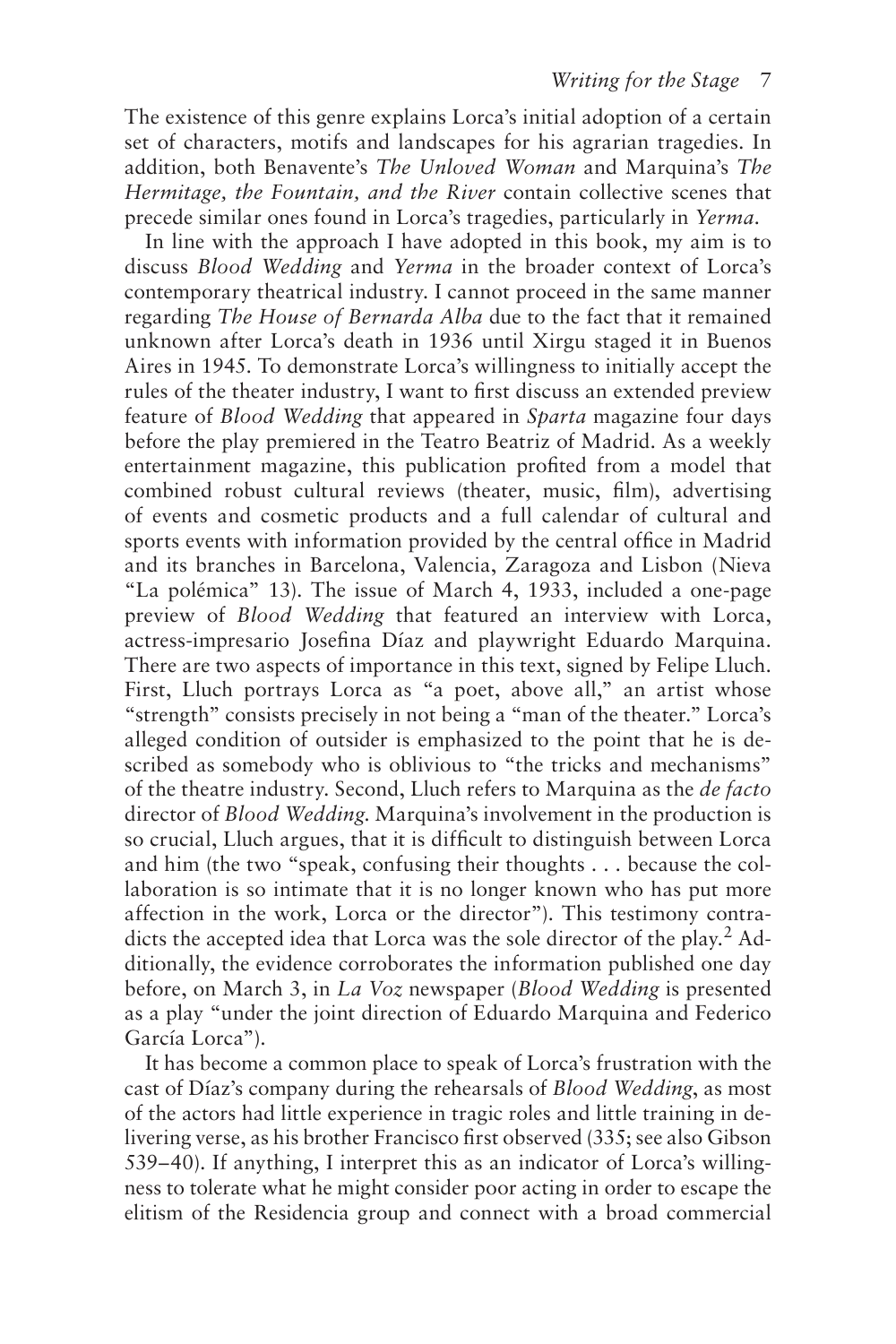audience. Establishing a pattern that continued with *Yerma* a year later, Lorca avoided the "new versus old" dichotomy by negotiating his definitive incursion in the commercial arena. This did not only occur with Marquina, but with other representatives of the establishment. In the opening night of *Blood Wedding*, distinguished members of the Residencia circle (among them, Pedro Salinas, Jorge Guillén and Vicente Aleixandre) were predictably in the playhouse, sitting alongside a good number of young actors from La Barraca, fervent supporters of Lorca (Gibson 540). At the same time, it was possible to spot Jacinto Benavente and the Quintero brothers in the audience, the same authors who were the targets of Alberti's attacks in the premiere of his *The Uninhabited Man* back in 1931 and the incident mentioned in the previous chapter. Lorca's will to compromise with commercialism was obvious since Díaz's ensemble specialized in the Quinteros' light Andalusian comedies, a formula that had been enormously profitable for years—in the 1927–28, for instance, the Quintero brothers had 50 plays on stage in Madrid and premiered four plays, two of them reaching the number of 123 and 214 performances (see Dougherty and Anderson  $295$ ).<sup>3</sup> This pattern continued in 1934, when the general rehearsal of *Yerma* constituted, as journalist José Luis Salado reported for *La Voz*, a truly unprecedented event, one that gathered "a distinguished audience, something never seen before in these rehearsals" (*Obras* 550). Salado confessed to never witnessing "such a diverse crowd" (*Obras* 550) in a general rehearsal, an audience characterized by the contrast between Lorca's "entourage" of young admirers and the presence of three respected authors in their late sixties ("three distinguished beards") with very different trajectories in the theater. First, Benavente, leading representative of bourgeois drama and favorite target of avant-gardist groups in the 1930s. Second, Miguel de Unamuno, probably the greatest intellectual in Spain after Ortega y Gasset, and author of a corpus of philosophical theater with very reduced impact on the commercial scene. Third and final, Ramón M. Valle-Inclán, famous creator of the grotesque *esperpentos* and a controversial figure well known for his strained relationship with the theater industry. The year before, Lorca had defined Valle-Inclán's work as "mostly mediocre" while also condemning his admiration for Benito Mussolini after a recent stay in Italy ("he has returned a fascist," *Obras* 423). But now Lorca found a way, thanks to Rivas Cherif's intercession, to recruit the Galician author to publicly support *Yerma*. In his review of the premiere of *Yerma*, a day after the general rehearsal, Enrique Díez-Canedo noted that not only did frequent theatergoers attend it, but the theater was also filled by "a different audience."

Going back to the preview of *Blood Wedding* in *Sparta*, the protective role of Marquina was evident when he declared his intention to make Lorca's *Blood Wedding* a commercial success. Marquina wanted it to become "the first play authentically written by a young author, in other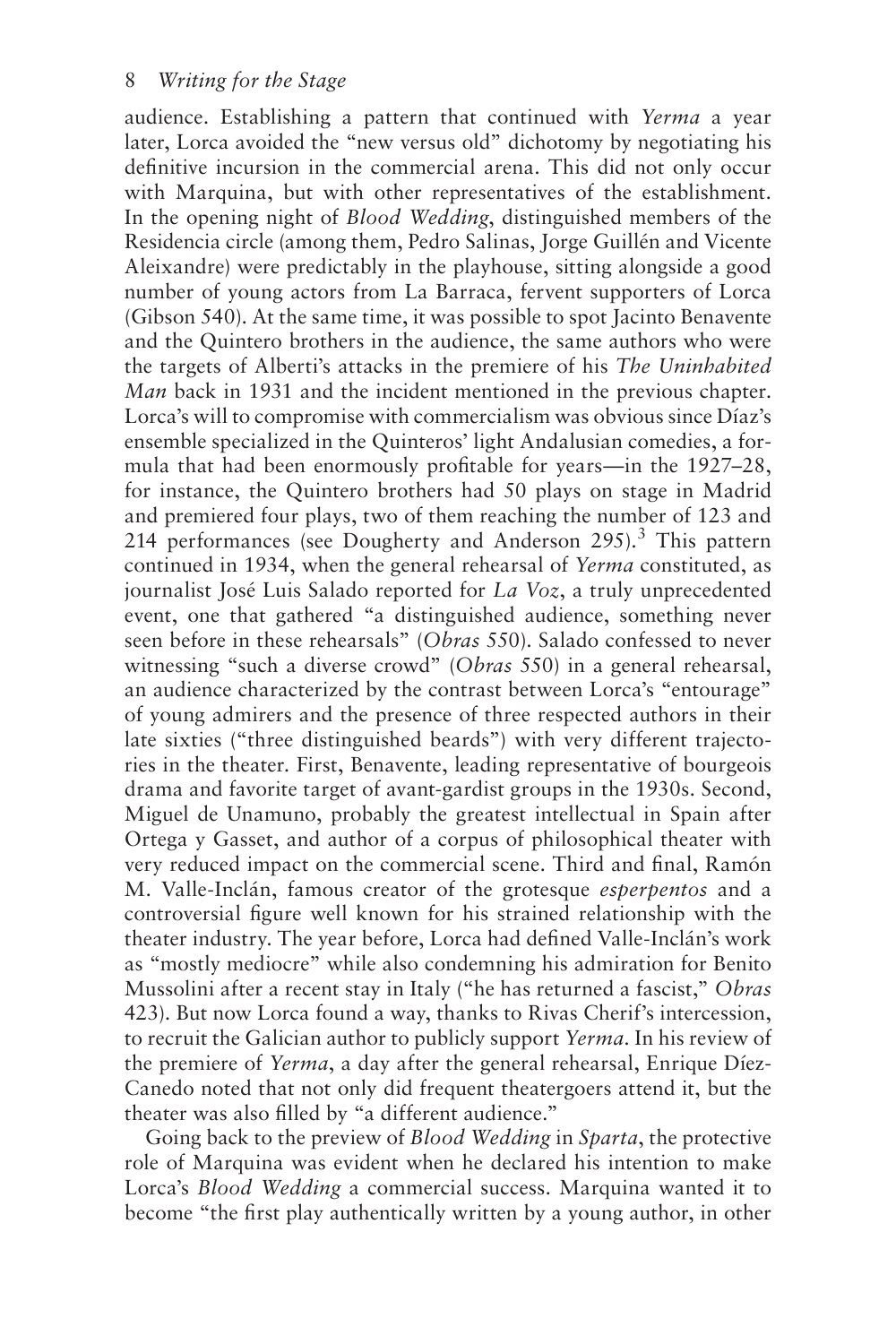words, new, that it comes with full force, with complete efficiency to the public." This statement reflects the harmony existing between Marquina and Lorca, as the older playwright was not simply sponsoring Lorca but, most importantly, he was defining him as someone who was in a very unique position—for the first time, Marquina argued that one of the "young," "new" authors could produce a full impact on the Spanish audience. It is highly significant that Marquina had participated in a quarrel between the old and new in 1931, less than two years before this open endorsement of Lorca. Marquina had defended the establishment playwrights (the so-called "*putrefactos*") by publishing an essay in response to Alberti's avant-gardist provocations in the opening night of his *The Uninhabited Man*. Marquina responded to Alberti on his own territory, the avant-gardist *La Gaceta Literaria*, in its issue of March 15, 1931, an episode discussed in the previous chapter of this book. Moreover, Lorca's *Blood Wedding* came out at a time when Marquina had recently brought to the stage a total of six rural dramas, all in verse, from 1926 to 1932. Marquina had returned to a genre he had abandoned around 1908. After Marquina's final rural play, *Los Julianes* (1932), Lorca adopted this genre for his own reformist agenda. His incursion in the genre of rural drama happened with the approval of Marquina, who defended this 'new' playwright in his search of a large audience. In favoring Lorca, Marquina was also protecting his artistic legacy<sup>4</sup> as opposed to it being overshadowed by Alberti and other avant-gardist authors who took their aggressive rhetoric into the playhouses in the early 1930s.

The momentous year of the dethronement of King Alfonso XIII and the subsequent institution of a republican government in 1931 had been, incidentally, one of artistic realignment for Marquina. With the precedent of *The Hermitage, the Fountain, and the River* (1927), Marquina initiated a collaboration with Xirgu and Rivas Cherif that began with the production of *The Hidden Fountain*. This new rural drama premiered in the Teatro Español in January of 1931. María C. Gil Fombellida argues that Rivas Cherif became interested in Marquina's theater in verse because it suited Rivas Cherif's plan to combine innovative productions with commercial success guaranteed by a renowned playwright (173–4). This rural play, written in verse and located in Marquina's native region of Catalonia, constituted a great commercial success for the Xirgu-Rivas Cherif duo. With a run of more than one hundred nights, *The Hidden Fountain* was unanimously praised by the critics. A year later, in 1932, Xirgu and Rivas Cherif staged Marquina's *The Julianes* also in the Español. However, this rural play set in Castille only lasted a total of 40 nights and did not receive the same critical acclaim.5 The vitality of the genre of the rural drama was already coming to an end after almost four decades of existence. Signs of exhaustion were already evident in 1929, when theater critic José Luis Salado published a piece titled "Why Do All the Rural Dramas Look the Same?". A year later, previewing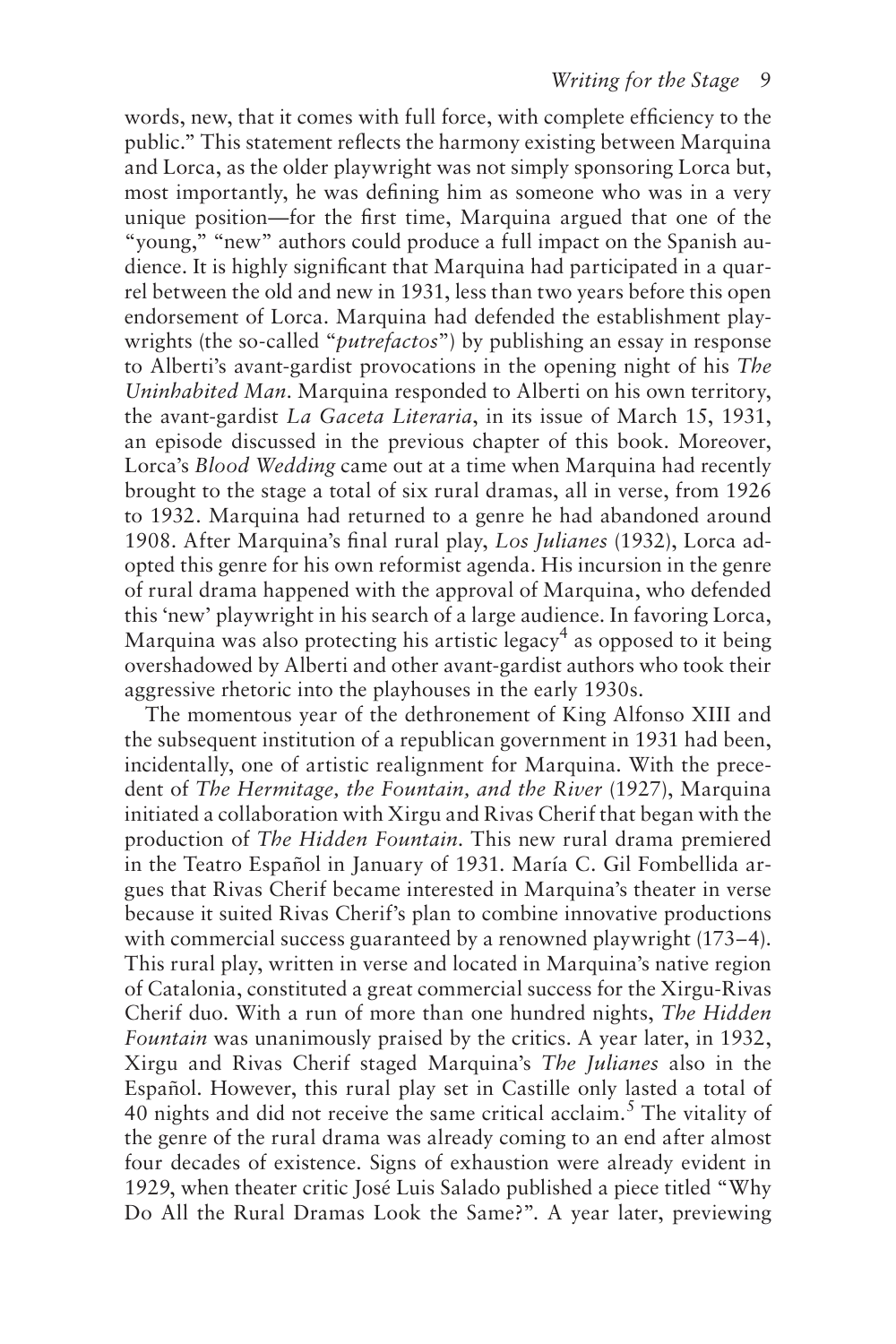the upcoming 1930–31 theatrical season, critic J. González Catoyra sardonically announced that the spectators would get to enjoy plenty of rural dramas featuring conservative country men "who will spend most of the time talking about the harvest and comparing the earth with the female" (qtd. in Dougherty and Vilches *La escena madrileña entre 1926* 160). Each one of these plays, González Catoyra wrote, would end with a violent scene in which a man stabs his wife's seducer in the chest. In this context of Marquina's return to rural drama in 1931–32, Miguel García-Posada has described *Blood Wedding* as Lorca's adoption of Marquina's formula with the same purpose he had when he imitated the conventions of the other genre associated to Marquina, the historical drama, in *Mariana Pineda*. Lorca's decision to write *Blood Wedding* in late 1932, in the wake of Marquina's rural drama, was, according to García-Posada, Lorca's second "pact" (Introduction 12) with the commercial circuits. There was the added peculiarity that this time *Blood Wedding* also benefited from the popularity of Lorca himself, as the author of the book of poetry *Gypsy Ballads*. While García-Posada's description is accurate, it is also true that Marquina gravitated toward the Xirgu-Rivas Cherif and, indirectly, toward Lorca, for the reasons discussed previously.

One last aspect of interest in the *Sparta* preview of *Blood Wedding* involves its harsh final sentence in which Lluch announced his hopes about Lorca's play signaling the beginning of a new art "that should purge the stage from the rotting routine and mortal rigidity that, in these days, annihilates and drowns the theater." In late 1928, Lluch joined Rivas Cherif as assistant director and stage designer of El Caracol theater club, a chamber theater that Rivas Cherif had created to host a number of playwrights without access to the commercial stage of the time. On February 6, 1929, Lluch witnessed the governmental closure of the theater, on the grounds of pornography, while the rehearsal of Lorca's *The Love of Don Perlimplín and Belisa in the Garden* took place (on Lluch's design work for this production, see Aguilera and Lizarraga "Los tres" 116–8). With these final words, less nuanced that Marquina's, Lluch expressed his belief in a radical change of the Spanish theater industry. Lluch anticipated the critical discourse that Lorca voiced, more prominently, in 1935–36.

After studying a record number of 53 press reviews devoted to the three productions of *Blood Wedding* that Lorca saw staged in Spain (Díaz, Madrid, 1933; Membrives, Madrid, 1935; Xirgu, Barcelona, 1935), Fernández Cifuentes concludes that its overwhelmingly positive reception was something "surprisingly exceptional" (*García* 136), especially in view of the patent ideological divisions in the Spanish press during the years of the Second Republic. In addition to the political instability, the theatrical industry lived immersed in a state of crisis due to many factors (excessive dependence of a reduced number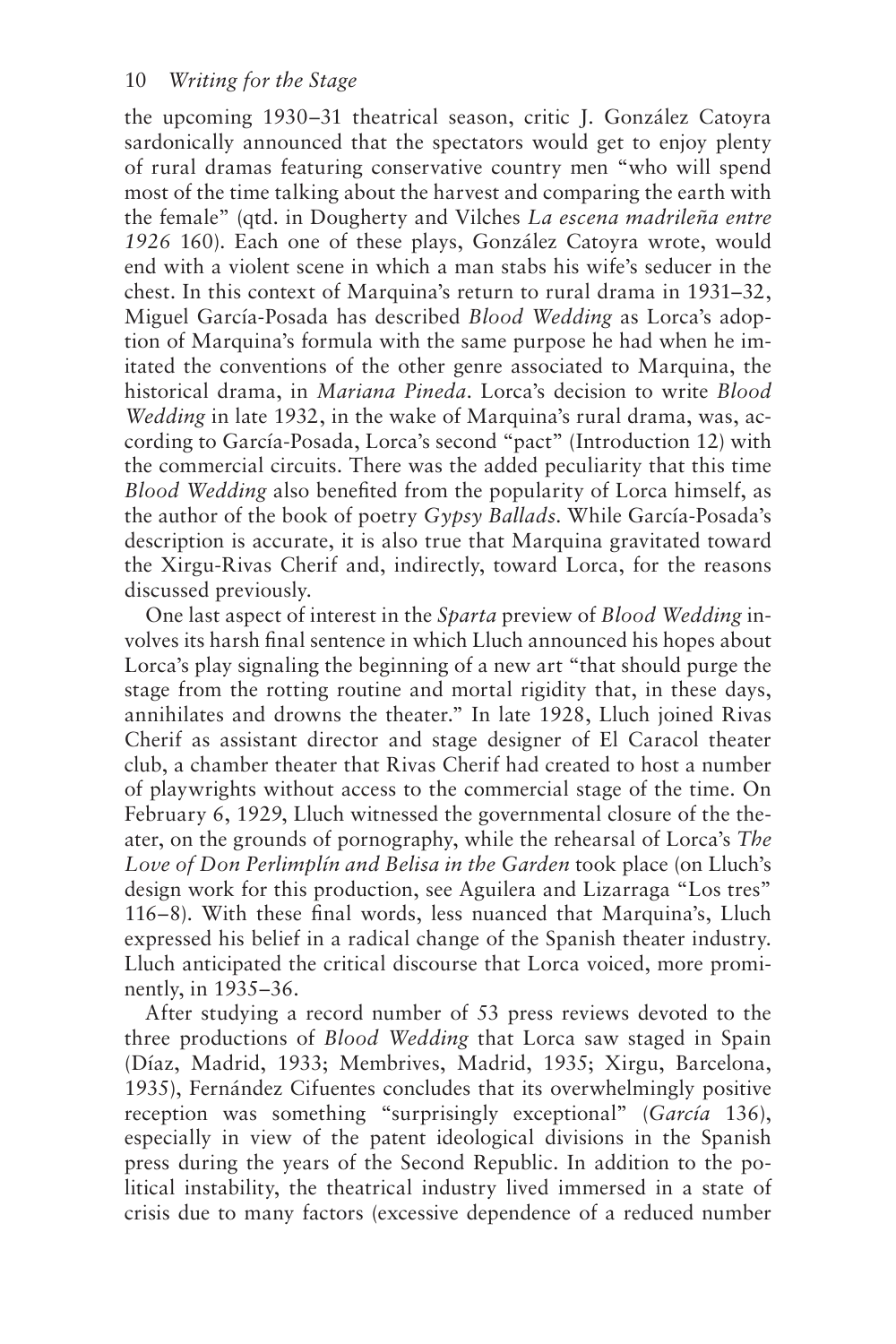of playwrights, mostly authors of light comedies; abundance of revue spectacles; increasing popularity of cinema; these were constant topics of discussion in magazine *Sparta* in 1933–34, see Nieva "La polémica"). Fernández Cifuentes argues that the almost unanimous critical approval of *Blood Wedding* was due to the reduction of dialogues in verse, in comparison to *Mariana Pineda*. Lorca referred to this compositional method in terms of a new "formula" (*Obras* 411) in an interview held a few weeks after the premiere of *Blood Wedding*. In addition, by situating himself within the tradition of the genre of rural drama, Lorca was able to operate on secure ground, as the Madrid audience came to the playhouse already accepting the primitive nature of the rural figures in the play. Also, as Fernández Cifuentes observes, a good part of audience and critics took Lorca's book of poetry *Gypsy Ballads* as a form of fictional referent to situate the 'tragic' story of *Blood Wedding* (*García* 137–8). One last factor was that, in writing *Blood Wedding* as a partial recreation of a real crime widely covered in the national press in 1928, Lorca produced a certain reality effect that guaranteed a certain degree of verisimilitude. With all these controlling factors in play, *Blood Wedding* was praised by a group of critics who felt comfortable facing something that was not radically "new" (*García* 139–40). Lorca's second "pact" with the industry, therefore, was a matter not only of developing a different writing technique, but also of working within very specific performative signs that could be accepted by a general audience and a wide ideological spectrum of theater critics. *Blood Wedding* only needed two years (1933–35) to become Lorca's most produced play in his lifetime (for a detailed chronology of productions, see Edwards "*Bodas*"). In analyzing the success of *Blood Wedding* in Spain and Argentina, the existence of a set of generic conventions shared by Lorca and his audiences cannot be overemphasized. It is worth noting that the Buenos Aires audience that so positively judged *Blood Wedding* in late 1933 did so with the plays of Marquina, Benavente and the Quintero brothers in the immediate background. In the time Lorca spent in Argentina, from October 1933 to March 1934, Lola Membrives' company not only staged *Blood Wedding*, *The Shoemaker's Prodigious Wife* and *Mariana Pineda* but also produced four recent plays by Marquina (two historical dramas, *St. Teresa of Jesus* and *The White Monk*; and his rural dramas *The Hidden Fountain* and *Los Julianes*). The same company staged three of Benavente's dramas between late 1933 and 1934, among them Benavente's internationally renowned rural drama *The Unloved Woman*. In addition, the Andalusian comedies by the Quintero brothers were very popular in Buenos Aires, with three of them being performed in theaters of the city during the time of Lorca's visit (Larrea 92–4). This historical evidence shows that the positive reception that *Blood Wedding* had in Madrid and Buenos Aires in 1933 was due in great part to the spectators being equipped with an intertextual memory that put them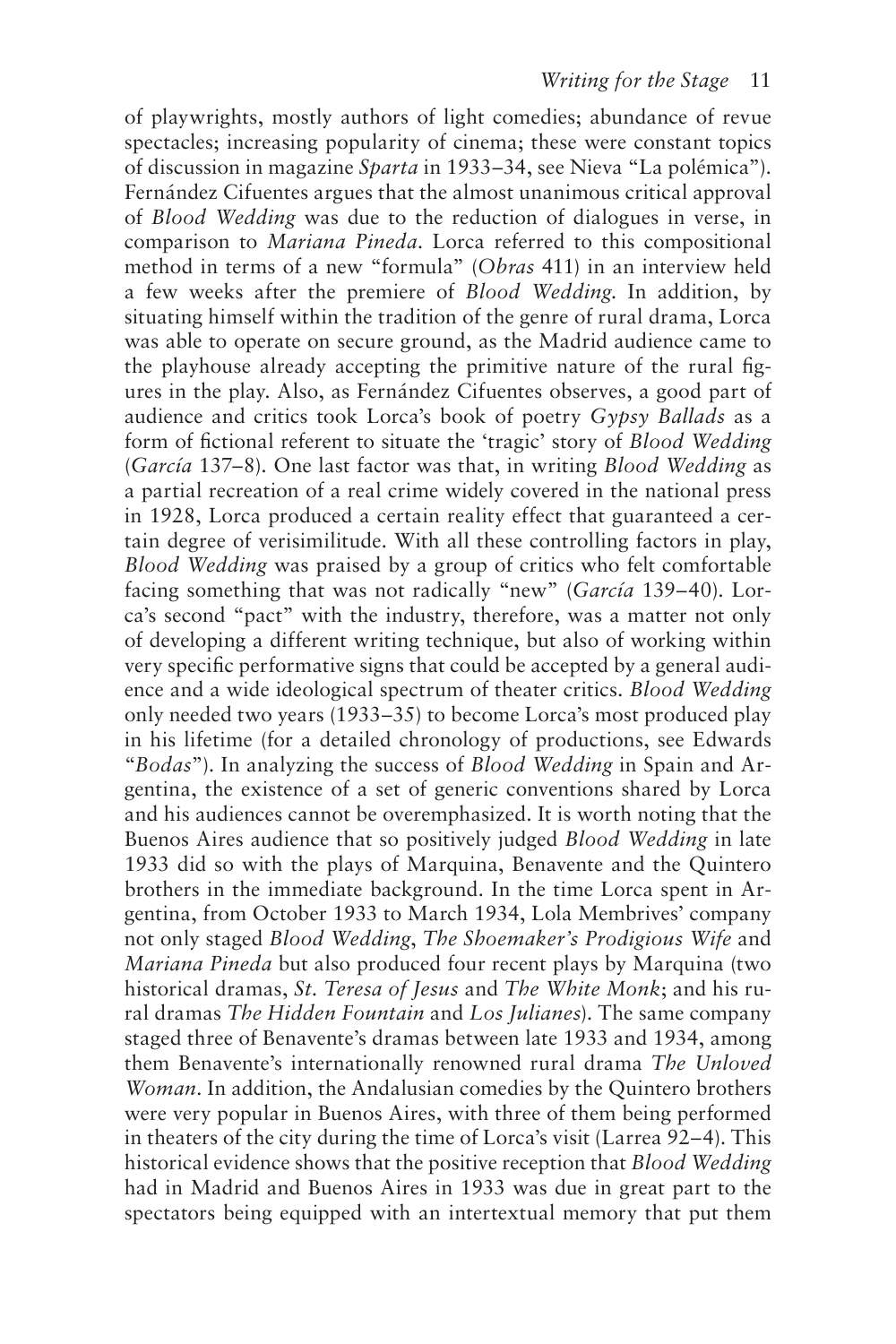on solid ground to then accept the "newness" (a term that recurrently appeared in the reviews of the Madrid premiere, Fernández Cifuentes notes, see his *García* 136–7) of the play.

Lorca's five-month stay in Buenos Aires and Montevideo is remembered in connection to Membrives' production of *Blood Wedding*, but Lorca's letters and press interviews from this period also contain valuable information about the making of *Yerma*. In February of 1934, for example, Lorca, who after the success of *Blood Wedding* felt entitled to hold the rights over the next installment of the rural trilogy, hid the manuscript-in-progress of *Yerma* from Membrives. It had been Membrives' idea to take Lorca out of Buenos Aires, where he enjoyed a status of local celebrity (Gibson 558–9), and seclude the Spanish author in a hotel in Montevideo with the hope of him writing the third and last act of *Yerma*. "She kidnapped me and brought me here" (*Obras* 507), Lorca declared in his first encounter with the press in Montevideo (on Membrives' orders to the hotel's concierge to not let visitors disturb Lorca, see Mora *Federico* 211–2). Contrary to Membrives' plan, however, Lorca wanted to have *Yerma* represented in the Teatro Español by Xirgu and Rivas Cherif once he returned to Spain that spring. In March, during his last days in Buenos Aires, Lorca offered a public reading of two scenes of *Yerma* and promised that the play would be finished in time to have it staged by Membrives in April (it is believed that at that point he tried to reach a compromise by encouraging two parallel productions in Argentina and Spain, by Membrives and Xirgu, respectively; see Hernández "Cronología" 296–7). While figuring out how to negotiate the egos and the financial interests of Membrives and Xirgu, Lorca was very aware of the importance of *Yerma* in securing his next move in the Spanish theater industry. Back in Spain, in July, while rehearsing with La Barraca before going out on a summer tour around the northern provinces, Lorca famously declared: "We must return to tragedy. Our theatrical tradition obligates us to do so. There will be plenty of time to make comedies, farces. Meanwhile, I want to give the theater tragedies" (*Obras* 536).

The tragic nature of Lorca's agrarian trilogy has constituted of a rich subfield of Lorca studies since the emergence and constitution of this scholarly industry in the 1960s. For half a century, critics have discussed such topics as Lorca's awareness of the general principles of the Aristotelian tragedy (Greenfield, for example, thinks Lorca lacked any theoretical rigor), the presence or absence of the idea of "poetic justice" (Gónzalez del Valle and Halliburton sustain opposite views), and the real existence of the element of the classic chorus in Lorca's plays. *Blood Wedding*, *Yerma* and *The House of Bernarda Alba* have been object to individual analysis numerous times. As early as 1962, for example, Calvin Cannon defined *Yerma* as the only Lorquian tragedy "in the classic sense," given that *Blood Wedding* is "pre-tragic," with characters that are "not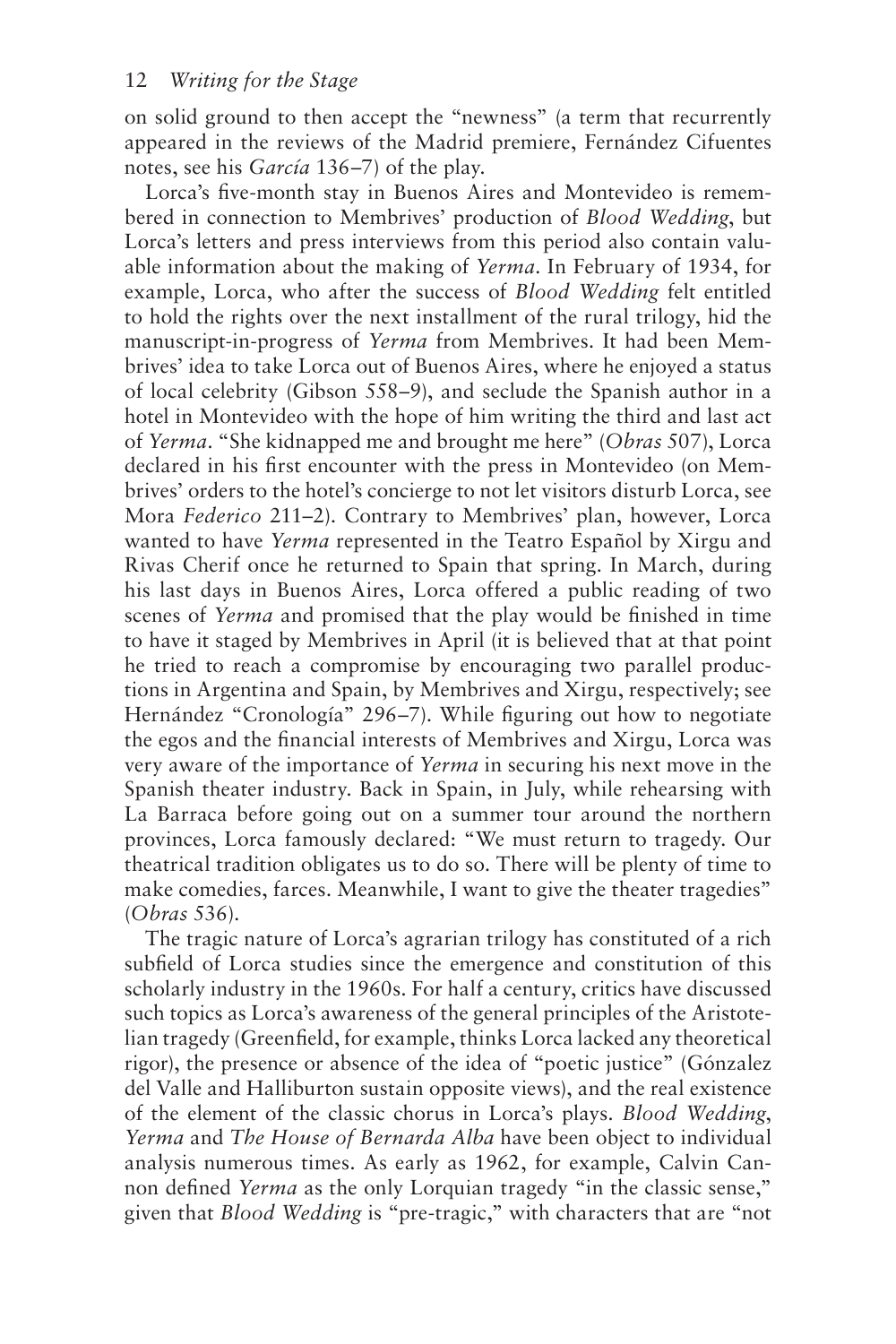heroes but unindividuated parts of ancient folkways" (85). Meanwhile, *The House of Bernarda Alba* constitutes, in Cannon's view, "a drama of sick people . . . clearly akin to the ineffectual heroes of modern tragedy" (85–6). There is no consensus as to the extent to which the most recognizable elements of Greek tragedy (hamartia, hubris, catharsis) operate in Lorca's agrarian plays. After numerous essays on the subject, it is up to the audience to accept that when Yerma kills her husband Juan "the Aristotelian catharsis is felt to the full" (Martínez 235), or, on the contrary, the ending of *Yerma* is characterized by "a sense of hopelessness" (Edwards "Way" 288; Edwards also extends this conclusion to the denouements of *Blood Wedding* and *The House of Bernarda Alba*). My aim is not so much to discuss the agrarian plays in connection to Aristotle, rather, to look at them through the lens of the baroque concept of honor. I see this as a logical response to Lorca's call, in 1934, to return to a specifically Spanish tradition ("our theatrical tradition"). One year before this explicit call to come back to the roots of Spanish tragedy, Lorca was already revealing the baroque substratum of his theater. In 1933, referring to the imminent premiere of *The Love of Don Perlimplín and Belisa in the Garden*, Lorca described Don Perlimplín as a grotesque figure whose struggle is not tragic precisely because he refuses to apply the honor code<sup>6</sup> of Calderón's wife-murder plays. In an interview with the *Heraldo de Madrid*, Lorca defined the play as

theater of human puppets, one that begins in mockery and ends in tragedy. The hero, or antihero, who is made the cuckold, is Spanish and Calderonian; but he does not want to react in a Calderonian manner, and therein lies his struggle, the grotesque tragedy of his situation. (*Obras* 406)

One can only speculate about what Lorca would have written had he not been executed by a fascist battalion on August 19, 1936. However, in the particular instance of *The House of Bernarda Alba*, there is enough evidence to assert that this play was more of a new beginning to him, rather than the third installment of the trilogy that featured his two greatest commercial successes *Blood Wedding* and *Yerma*. As many critics have noted before, Lorca's consistent use of prose in *The House of Bernarda Alba* constitutes a feature that distinguishes this latter play from its two predecessors This is an aspect that lends itself very well to progressive narratives, for it is easy to argue that as Lorca matured as playwright his trilogy evolved in form a la Henrik Ibsen, that is, from verse to prose. This was subject of discussion among the Argentinian critics who attended the premiere of *The House of Bernarda Alba* in Buenos Aires in 1945, with Samuel Eichelbaum being the first one in openly defending the idea that "Lorca's posthumous work represents a victory of the playwright over the poet" (qtd. in Diago 159). Also, from a compositional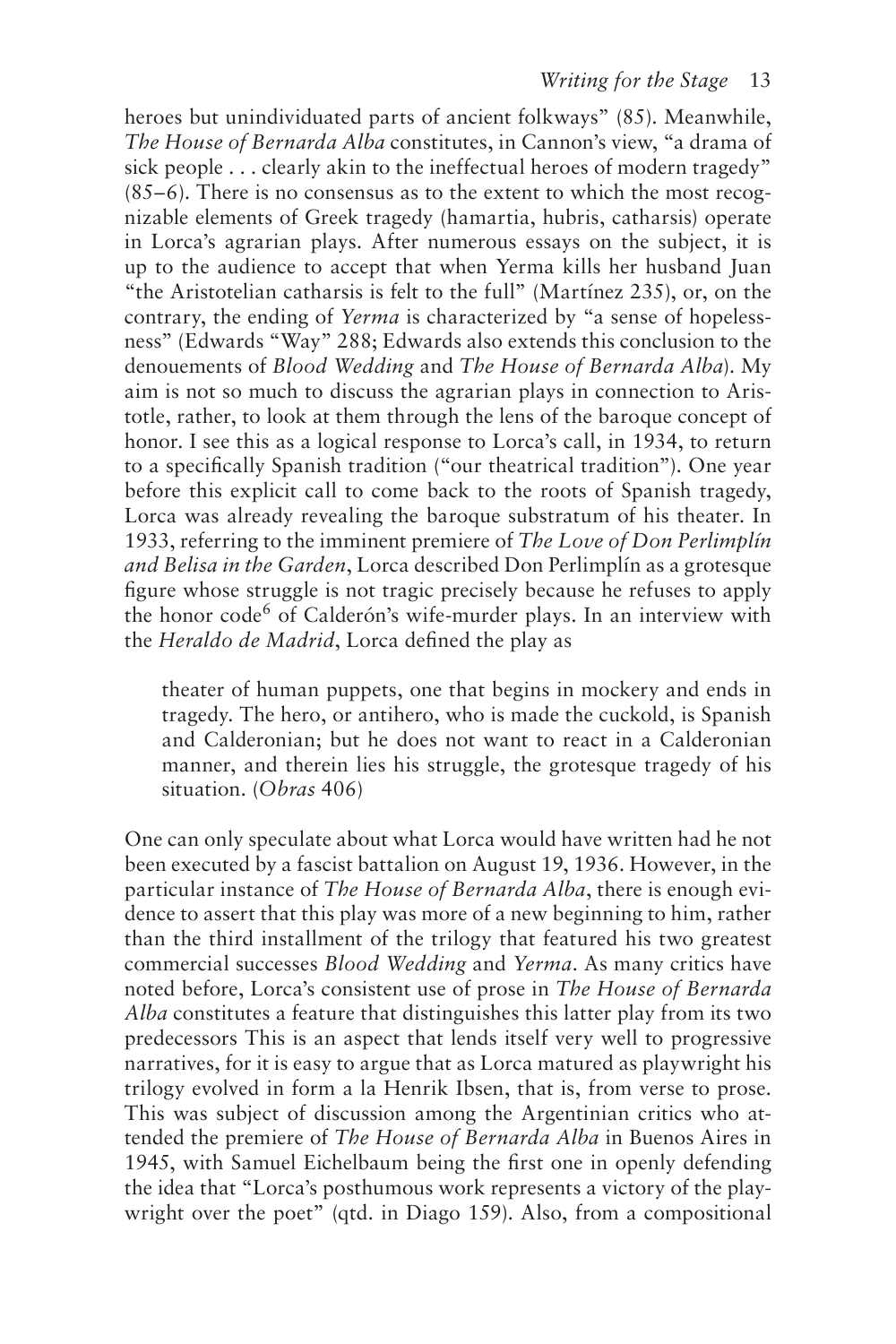standpoint, there is a second aspect of *The House of Bernarda Alba* that needs to be considered here. I am referring to its condition of 'drama,' as opposed to tragedy, a structural marker Lorca himself indicated in the play's subtitle, "A Drama of Women in the Villages of Spain." The genre that Peter Szondi defines as "drama"7 was dominant in Europe until the rise of subjectivism in late nineteenth century. The subjectivistic trend was exemplified by Strindberg's dream plays, "a sequence of scenes whose unity does not reside in the action but in the unchanging psyche of the dreamer, who is, perhaps, the hero" (Szondi 28). Maurice Maeterlinck's static plays constitute another example of a type of theater far removed from the idea of action as result of present, interpersonal, events. The early decades of the twentieth century witnessed the proliferation of montage techniques and the partial displacement of mimesis by diegesis (see Puchner *Stage*), crystalizing into what Szondi refers to as the "epic *I*" that culminates in Bertolt Brecht's own version of "epic" theater (Szondi 6). A good part of Lorca's dramatic production contains mediating figures such as fictional authors and directors as well as characters who play the role of commentators, and in terms of subjectivist aesthetics one can recognize *The Public* as the most daring exercise in interwar Spain. In contrast, *The House of Bernarda Alba* maintains itself strictly within the confines of nineteenth-century realist drama, operating under the principles of unity of action and space. In *The House of Bernarda Alba*, Lorca solved the temporal transitions by means of three self-contained acts with two ellipsis that create the illusion of contiguity. Everything occurs in the present, without flashbacks or flashforwards, and without any type of subjective perspectivism.

Discussing the absence of tragic metabasis, or hero's change of fortune, in *The House of Bernarda Alba*, Gina Beltrán argues that this work is a drama—and, I would add, a drama in the Szondian sense since "its plot is self-contained . . . there is not metabasis because nothing changes for better or for worse; instead, the closed structural construction of the play ensures that the play ends at the same point where it started" (39). As Beltrán rightly observes, the play opens with Bernarda Alba demanding "silence" instead of tears, and imposes an unrealistic period of eight years of mourning over the death of her second husband. The play ends with the same call for "silence" after the suicide of her youngest daughter Adela is revealed, and Bernarda telling her daughters to contain their tears and prepare themselves to "drown in a sea of mourning" (*House* 78). Beltrán also notes that in *The House of Bernarda Alba* "the dramatic space corresponds to the private space, while in Greek tragedy it constituted the public space. This indicates that Lorca's play is not a political happening, like Greek tragedy, but instead a domestic drama" (40). Bernarda processes the death of her second husband, and the death of Adela, as strictly domestic issues (the idea of receiving people at her husband's funeral disgusts her, as she expresses in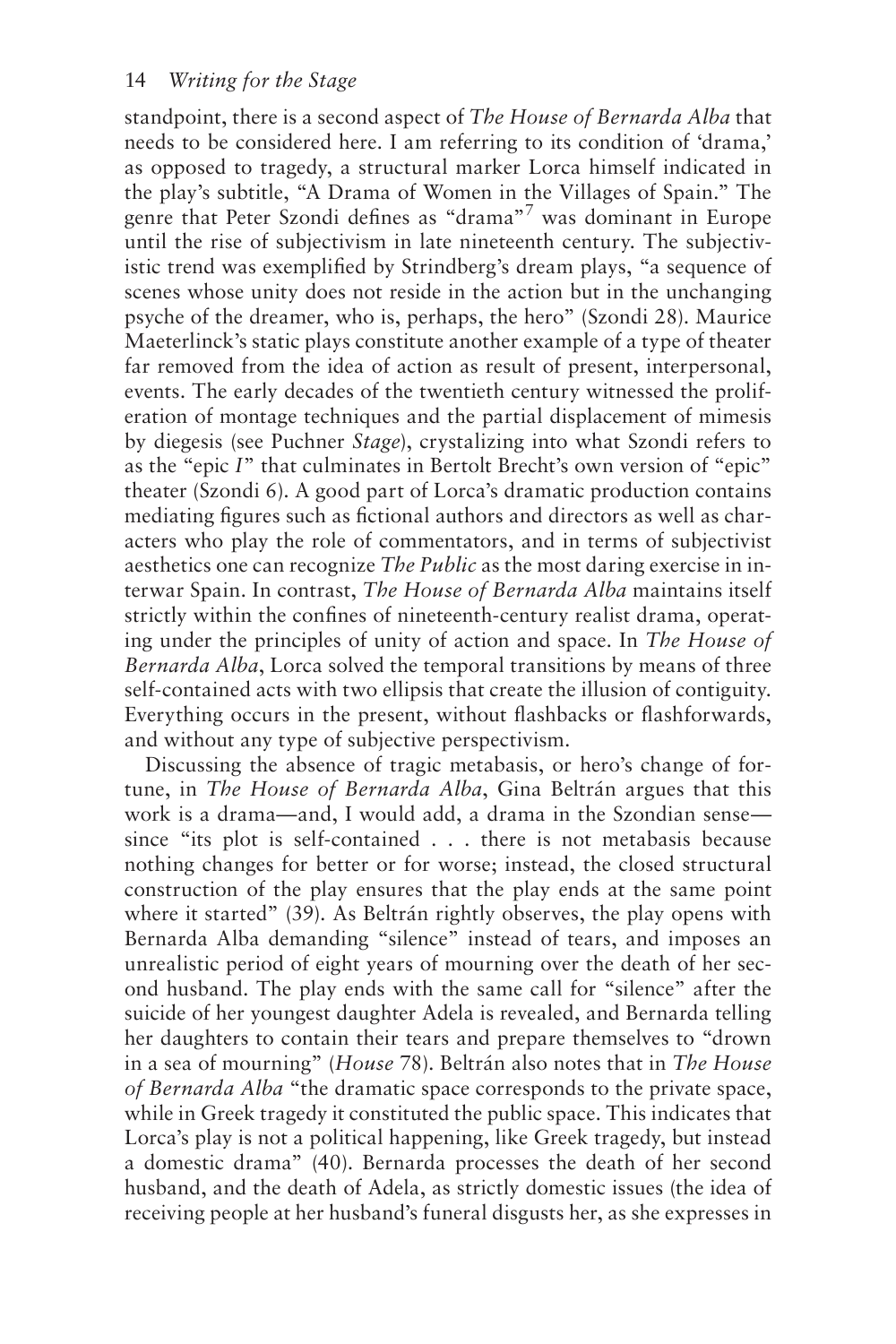Act I: "They've trampled all over [the floor] like a herd of goats," *House* 12). This is the complete opposite of the inherently social affair that was the result of the Bride running away with Leonardo in *Blood Wedding*. It is also a situation radically different to Yerma's taking her frustration to the public sphere, asking the Old Woman for advice, visiting a sorcerer and, finally, joining barefooted women in religious pilgrimage (her husband Juan has recruited his two unmarried sisters to unsuccessfully keep her at home). In *Yerma*, the protagonist's public plea escalates to the point that she ends up strangling Juan on the mountain where hundreds have gathered in pilgrimage.

Bernarda's obsession to maintain her daughter's passions within walls resembles a modern version of what William Egginton defines as "the baroque house" represented in several of Cervantes' novellas, among them *The Jealous Extremaduran* (1613). In this text, the insanely jealous character of Felipe Carrizales intends to protect his young wife Leonora by placing her in a house with two walls, of which the interior space can only be accessed by virgin women. Yet, it is precisely all these precautions that ends up sparking the curiosity of a male seducer (a *virote*, someone with strong sexual power, a figure similar to Pepe el Romano in Lorca's play). In his reading of Cervantes' novella, Egginton observes how "the physics of baroque architecture decree that the very walls that one doubles up, in the interest of protecting an interior purity, have the intensely disturbing effect of rendering that interior space impure" (*Theater* 30). The very title of Lorca's last play highlights the importance of the house as the materialization of Bernarda Alba's desire to fully insulate her daughters from the sexually aggressive males in town. In the opening scene, Bernarda has only allowed women to enter the house to attend the funeral, yet the threatening presence of the men is still felt as they gather outside and openly discuss sexual matters. "There she was behind the window listening to the men's talk. Filth, of course. None of it worth listening to" (*House* 16), says the housekeeper La Poncia when she finds Angustias, Bernarda's eldest daughter, listening to the men by her bedroom's window. La Poncia then reports to Bernarda that the men were openly talking about last night's episode involving Paca La Roseta: "Last night they tied her husband to a cattle trough and took her off to the olive grove" (*House* 16). In Act II, La Poncia tells the daughters about the arrival of the harvesters: "Far away. From the mountains. They're full of joy! They sing and throw stones! And yesterday a woman came. She had sequins all over her dress and she danced to a tambourine. Twenty of them made a deal with her and took her to the olive grove. I watched them" (*House* 41). When Adela proposes to her daughters to watch the reapers from the window of her room, La Poncia advises her to not open the window ("Open it just a crack and they'll push it open wide," *House* 43). This climate of moral degradation is what Bernarda attempts to combat by preventing any contact between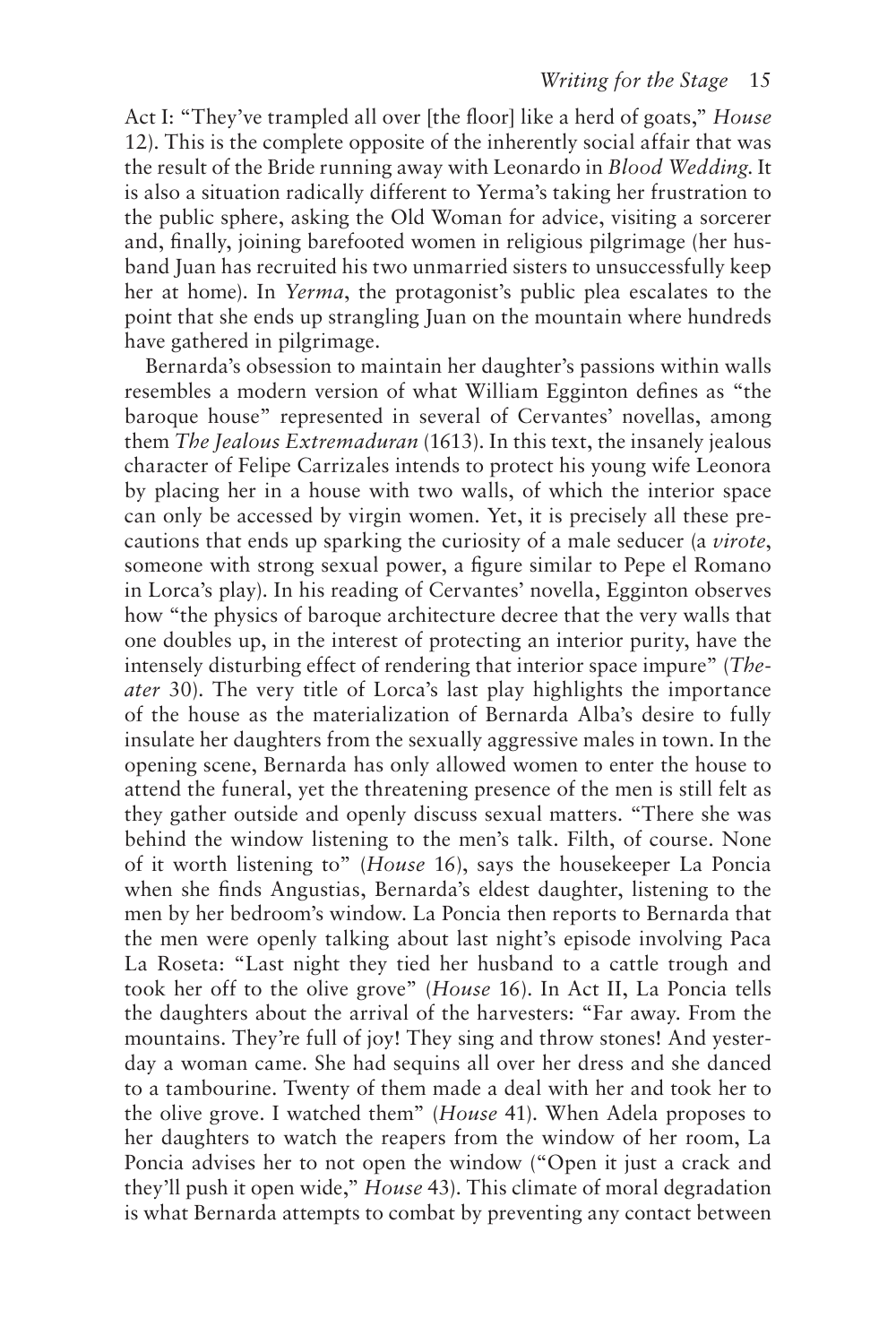her daughters and the exterior. As she puts it in the opening scene, "We will brick up the doors and board up the windows. We won't let in a breath of air from the street . . . Mourning will last for eight years" (*House* 13). In the end, Bernarda's baroque house will not resist all the external threats, and Pepe el Romano becomes the man who causes the final destruction of the Alba family.

An analysis of how an internalized code of honor determines the actions and behaviors of certain characters in the agrarian plays can also shed light on a question that was widely discussed since the moment Lorca premiered *Blood Wedding* in Madrid in 1933. I am referring to his symbolic technique of characterization, one that in the case of *Yerma* borderlines the allegorical mode. The critics who reacted to *Blood Wedding* and *Yerma* tended to interpret Lorca's shift from realism (as codified in the genre of rural drama) to symbolism as a dominance of the poet over the playwright. They praised Lorca and Marquina's production of *Blood Wedding* yet expressed reservations about the change of registry in the scene that opens the third act of the play. In a fantasy forest, still in the same night of the wedding, the Bride and Leonardo express their love in a highly poetic verse. The couple is surrounded by three symbolic characters (the Woodcutters, the Beggar Woman and the Moon) that foreshadow<sup>8</sup> the deaths of the two men, Leonardo and the Bridegroom, in a knife duel that takes place offstage. Critic José de la Cueva described *Blood Wedding* as a "drama that logically leads to inevitable catastrophe," but objected to Lorca's use of symbolic characters in the third act, a decision he attributed to "the poet" in Lorca. In his review for *Informaciones*, based on his impressions of the general rehearsal, de la Cueva lamented that this ruined the "marvelous sensation of horror that [the play] had already awoken within us," and concluded that Lorca's first incursion in the genre of rural drama was a "frustrated tragedy, undone drama . . . but its fragments value the worth the whole of the perfect play." The day after the premiere, a second theater reviewer, this time for *ABC*, celebrated Lorca's talent for characterization ("Some principal characters could be torn from Sophocles' pages"), in agreement with de la Cueva, who had celebrated the "three central types" of the Mother, the Bride and the Bridegroom. The *ABC* reviewer also endorsed the simplicity of the play's plot yet he deemed the third act "inferior to the other, because the appeal to the poetic symbol is exaggerated."

Lorca, aware of this criticism, quickly reacted in an interview published scarcely one month after the play's premiere. His favorite moment of *Blood Wedding*, Lorca declared, was precisely "when the Moon and Death intervene, as motifs and symbols of fatality. The realism that presides the tragedy until that instant suddenly breaks and disappears, giving way to the poetic fantasy" (*Obras* 412). The presence of the terms "realism," "tragedy," and "poetic fantasy" in the same sentence was indicative of Lorca's struggle to define, and defend, his technique of characterization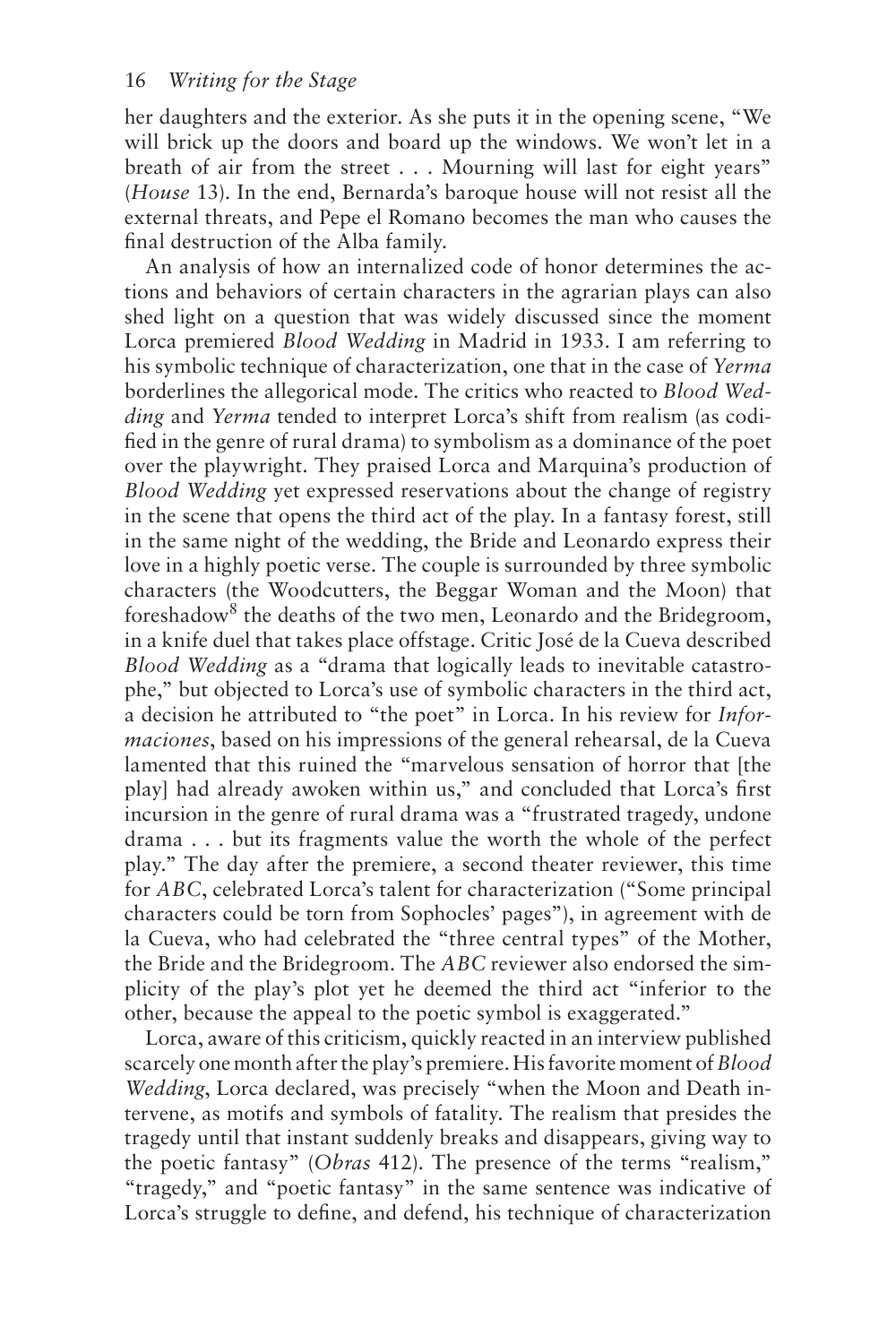in *Blood Wedding*. From *The Butterfly's Evil Spell* (1920) and *Mariana Pineda* (1927) up to *Blood Wedding*, he had been categorized as a lyrical talent with insufficient dramatic skills—the preview in *Sparta* went even further, portraying him as an outsider with no knowledge of the ins and outs of the theater industry. By resorting to the fuzzy concept of "poetic fantasy," Lorca was attempting to justify, unsuccessfully, his tendency to merge realist and abstract patterns of characterization. In the case of the forest scene in *Blood Wedding*, my thesis is that its writing was influenced by Lorca's experience as reader and director of Calderón in the summer of 1932, at the very same time when he worked on his first tragedy. That summer La Barraca began its travels around Spain with visits to eighteen different towns featuring its first repertoire, consisting of four interludes by Cervantes and Calderón's *auto sacramental Life is a Dream*. Lorca initially chose to program Cervantes' comic playlets and Calderón's allegorical play to address two different audiences, a "popular" and a "more limited spectatorship," respectively, as stated in an internal memorandum of La Barraca.9 Lorca's attraction for Calderón's allegorical characterization—Lorca famously played the role of Shadow when he staged *Life Is a Dream* before political authorities in Madrid in late 1932—provides a background to understand his defense of the 'fantastic' figures of the Moon and the Death (Old Beggar) in *Blood Wedding*. When *Yerma* arrived in Valencia in November of 1935, after sensational runs of the play in Madrid and Barcelona, Lorca was in a better position to verbalize Calderón's influence. "The root of my theater is Calderonian," he declared to the press in Valencia. Lorca defined the pilgrimage scene that ends *Yerma* as an exercise of transition "from the real to the symbolic real," one that creates, very much in alignment with Calderón's allegorical technique, "embodied ideas" (*Obras* 612).

With *Yerma*, Lorca took the simplicity of the plot that characterized *Blood Wedding* one step further. In declarations to the press on the inaugural day of the Barcelona production, on September 17, 1935, Lorca defined *Yerma* as "a play that has no plot" (*Obras* 582 and 583). He announced "a tragedy, pure and simple" (*Obras* 583), one to revolve around a single "theme," Yerma's maternal obsession. Barrenness, he insisted, was a theme, not a plot (*Obras* 582). It was not simply a matter of simplifying the intrigue, but also of reducing the main character's psychological depth. This second aspect, the psychological design of Yerma, remains an issue consistently ignored by scholars who propose politically progressive, if not revolutionary, readings of this female figure. In early 1934, when asked by the Uruguayan press about his common practice of writing roles for actresses, Lorca explained that "women are more passionate, they intellectualize less, they are more human, more vegetal [*más vegetales*]" (*Obras* 501). From today's perspective, these words do not stand out as feminist, one of the central traits ascribed to the Lorca myth, and it is not surprising that scholars have consistently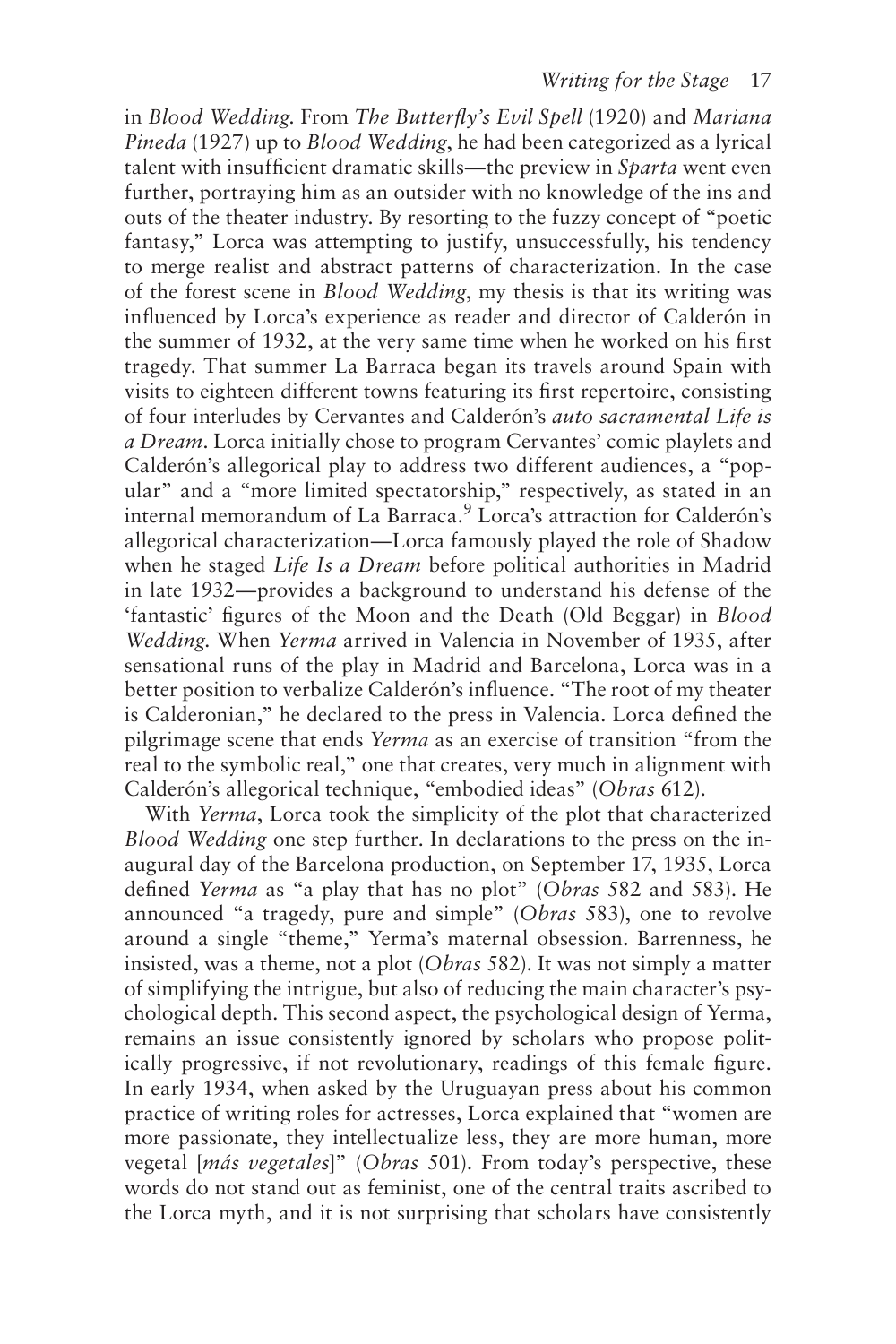avoided discussing this very important statement from early 1934. What I propose is a reading of Lorca's words not in absolute terms but, rather, in the context of his full commitment to the genre of rural drama between the years of 1932 and 1934. Once again, I am approaching the theory and practice of Lorca's theater putting them in the perspective of the theater industry of his time. My view is that Lorca's words about the female psyche matched well with the principles of the dramatic genre he was adopting—and adapting—to finally gain the favor of the theatergoers. Since its beginnings in the last years of the nineteenth century, as Mariano de Paco notes, the rural drama was a genre "made by and for the bourgeoisie," one that identified the Spanish peasantry with "clearcut models of behavior, innocent sentiment and rudimentary ethics" (142). This dramatic genre relied on the contrast established between the psychological primitivism of its characters and the more 'civilized' status of the theatergoers who lived in urban areas. Lorca's words acquired a sense of coming from someone who, at one point of his life, was willing to accept this dichotomy. This interview from 1934 also offers an important clue about Lorca's interest in writing roles for female figures, as he confessed it would be "very difficult" (*Obras* 501) for him to access the stage with plays featuring strong male roles. While the official version he gave to the Uruguayan press was that there was a lack of "good actors" (*Obras* 501) in Spain, he was perfectly aware of the fact that the way to conquer the commercial scene was through the actress-managers. The tailoring of roles for certain actors and actresses had been denounced by such theater critics as Enrique Díez-Canedo and Luis Araquistain for two decades in Spain (Jiménez León 281). In the 1930s, the rule of actress-managers was so dominant that Díez-Canedo concluded, in a 1935 piece for *La Nación*, that playwrights "must write tailor-made roles for star actresses, or resign themselves to never seeing staged what they have written."

After the big success of the Madrid production in the first half of 1935, Lorca had numerous opportunities to explain *Yerma* while touring Barcelona and Valencia, accompanying Xirgu and Rivas Cherif, in the fall of 1935. In Valencia, in November, he declared himself most proud of depicting Yerma's "obsessive process" [*proceso obsesivo*] in a way in which she "talks in the same way from the moment she enters until the moment she leaves the stage" (*Obras* 613). This reference to Yerma's "obsessive process" echoed what had become a recurring term in the newspapers of Madrid and Barcelona, prone to describe Yerma as an "obsessive" and "pathological" figure (see excerpts from reviews in *La Época*, *Diario de Madrid*, *Informaciones*, among many other news outlets, in Fernández Cifuentes *García* 163–4). Taking up a subject he had commented on in early 1934, while still working on the play in Argentina and Uruguay, Lorca now presumed of being "deliberately careful to eliminate all evidence of mental elaboration" (*Obras* 613) in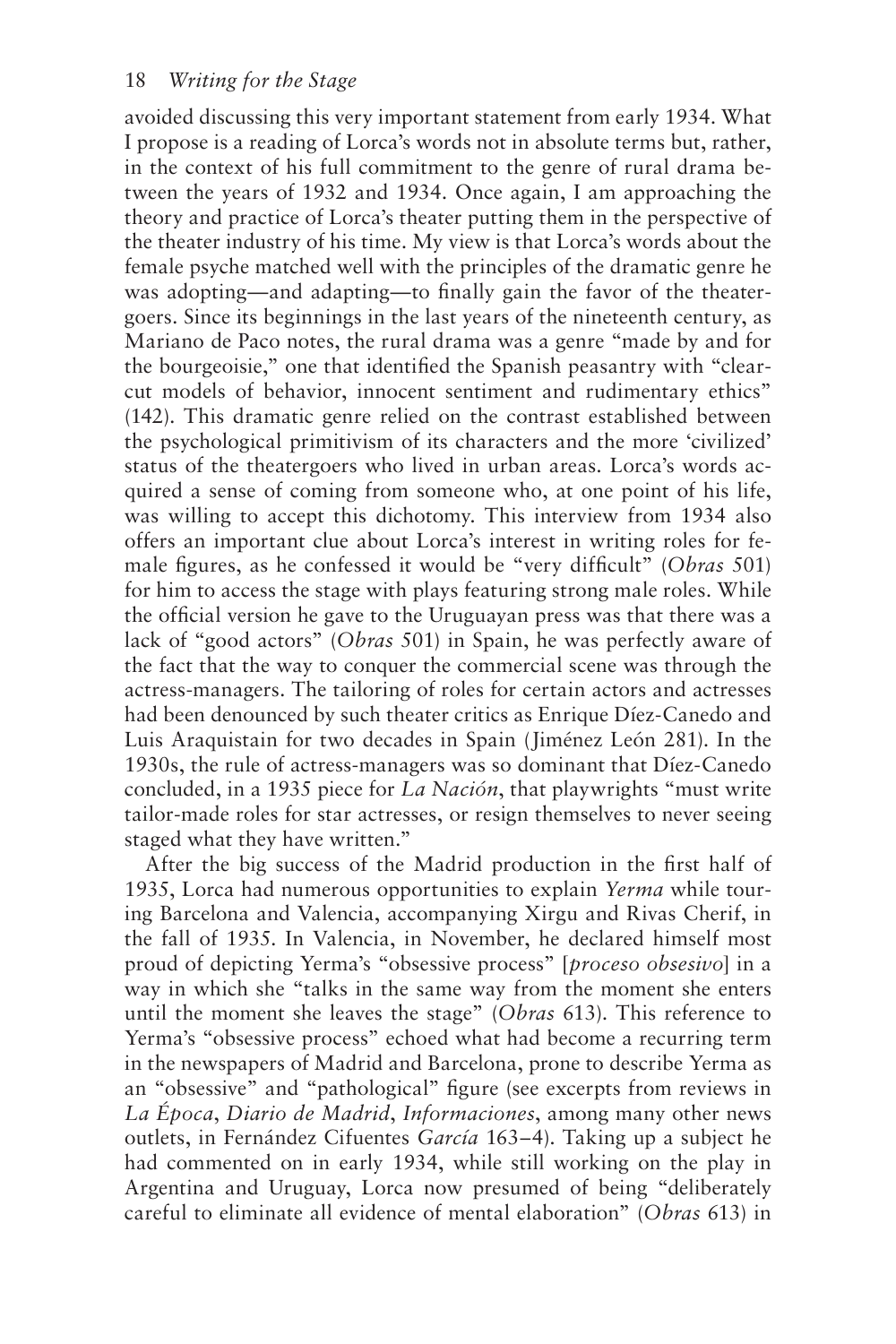Yerma. Lorca also justified his decision of portraying Juan as a "weak man" in order to avoid a true conflict materializing in "a problem play" that would oppose his view and Yerma's (*Obras* 613). This description of Juan as a weak individual who cannot interact or enter in true dialogue with his wife Yerma was indicative of Lorca's will to not write a drama based on interpersonal relations but rather a symbolic play with very attenuated action. When *Yerma* premiered at the Teatro Español of Madrid on December 29, 1930, its simplicity was object of debate. A.C., author of a negative review for *ABC* newspaper, opened his text acknowledging the uniqueness of Lorca's play, "one that cannot be judged according to today's theatrical standards." The critic found fault with the lack of dramatic progression in the play, arguing that only its third and last act contained true "dramatic incidents." In the *Heraldo de Madrid*, Alfredo Muñiz held the opposing view by defining Yerma as "a symbol" that, as such, is forced to irremediably follow the tragic trajectory that has been established from very beginning. When *Yerma* opened in Barcelona, in September of 1935, María-Luz Morales wrote in *La Vanguardia* that Lorca's play was "another world, beyond exposition, rising action, climax, resolution, and other nonsense . . . [Lorca] manages to elevate characters, passions, ambiance, until they reach abstraction, without losing the human touch." The play, Morales observed, consists of one long "painful monologue" by Yerma, while the rest of the characters stay in the background.

To conclude this chapter, I now propose a brief reflection on the concept of honor in the agrarian plays with a special emphasis on its thematic implications as inferred from a reading of the three dramatic texts that is not necessarily predetermined by feminist positions well in tune with the myth of Lorca as a revolutionary playwright. The idea of a type of social pressure asphyxiating the Lorquian heroines has been repeatedly explained through the ascendance of Catholicism in Lorca's contemporary society. Gibson, for example, states that Yerma's sense of shame is due to "the severity of Spanish Catholicism" (550). In a similar vein, Bilha Blum has recently argued that the figure of The Mother in *Blood Wedding* "embodies the renunciation of the desire for happiness as elaborated by Christianity . . . endemic in 1930's Spain" (85). According to this logic, the female heroines in Lorca's tragedies are supposed to fight Catholic values and social conformity embodied by such oppressive characters as the Mother in *Blood Wedding*, Juan in *Yerma* and, of course, Bernarda Alba. Roberta Johnson summarizes this position when asserting that *Blood Wedding* "centers on a marriage arranged for reasons of social class and economics" (262–3). Johnson states that, in addition to this theme, *Yerma* and *The House of Bernarda Alba* foreground social issues such as "women's confinement to the home" and, in the specific case of *Yerma*, "the importance of the divorce legislation that was promulgated [in Spain] shortly before the play was written" (263).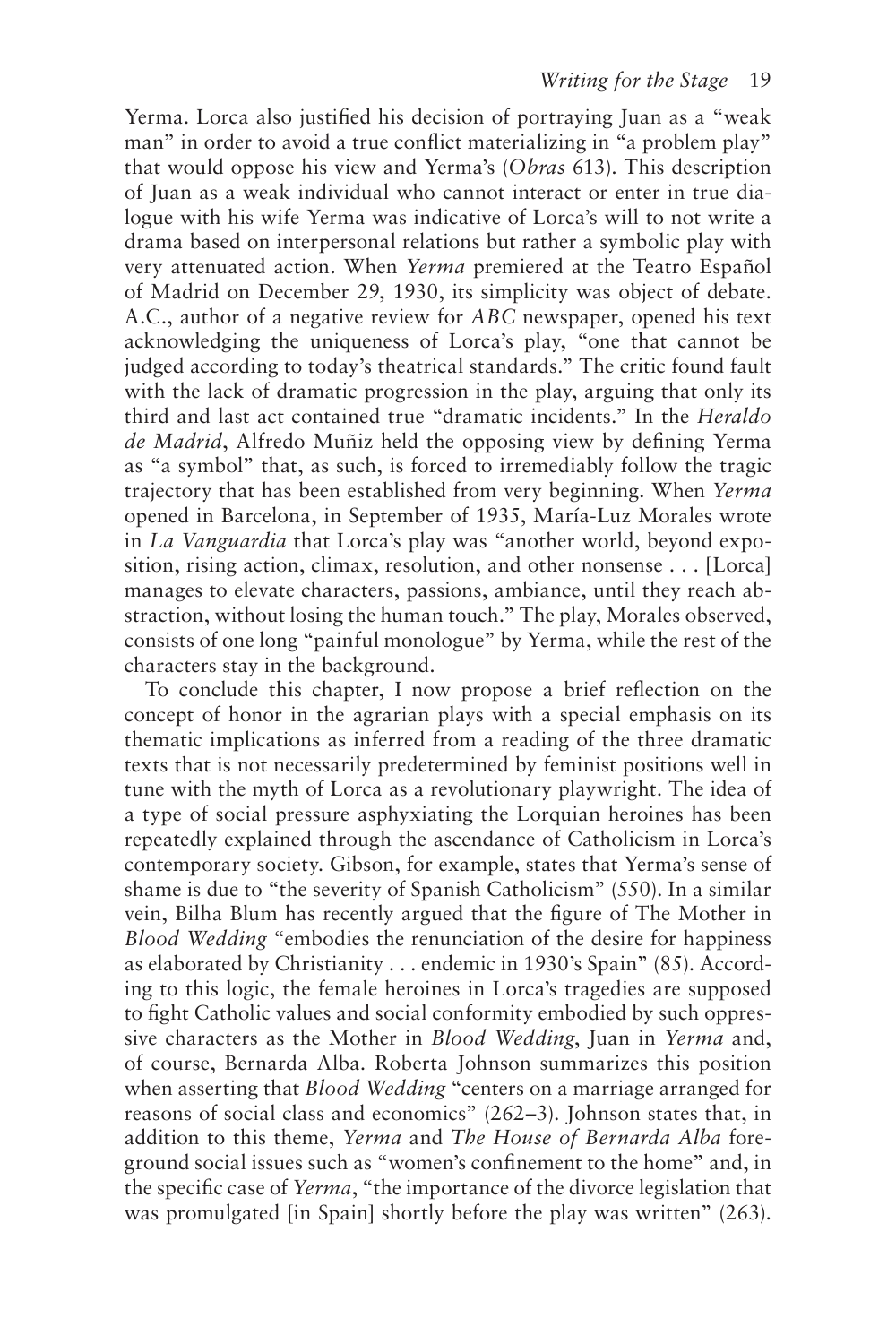As a consequence of these premises, if a play such as *Blood Wedding* remains topical today it is because it denounces the unfairness of arranged marriages. However, as I have argued elsewhere in this chapter, I disagree with the idea that Lorca's agrarian trilogy should contain a set of messages to be defined as politically reformist, not to mention revolutionary (the latter would be the case of *The Dream of Life*, for example, but not of the tragedies).

Jesús García Maestro, who distinguishes three anthropological axis of human existence (the political-social, the natural, the religious), observes that Lorca's tragedies do not operate in the realms of the political or the religious. Rather, he argues, they function in a natural space that is foreign to anthropological and theological reasons alike. Lorca's thought, García Maestro posits, is "passionate, natural, instinctive, Nietzschean" (17). His tragedies present not some kind of formalized political message, but "human passions in their most elemental and irrational state" (18). In his discussion of the particular case of *The House of Bernada Alba*, García Maestro observes that there is nothing feminist about a group of single women willing to betray each other in order to copulate with a man, Pepe el Romano, who is basically the only male figure that their mother allows to be in the vicinity of house. In this regard, there is one passage I consider to be of special relevance when assessing the allegedly feminist message of *The House of Bernada Alba*. Adela, Bernarda's youngest daughter, often romanticized as the heroine of the play because of her final suicide, verbalizes her evident sexual submission toward Pepe el Romano. As she states in a heated dialogue with her sister (and rival for Pepe's sexual favors) Martirio: "He can marry Angustias. I don't care anymore. But I'll go off to a lonely little house and live there so he can see me whenever he wants to. Whenever he needs to" (*House* 74). Adela's blind submission to such an essentially masculine figure like Pepe is not an action that creates a space for progressive sexual politics. Moreover, because Lorca operates at the deepest, or simplest, biological level known to us, what unfolds within the walls of Bernarda's house is not a feud between sisters but a full-fledged Darwinian struggle. The latent presence of Pepe ends up destroying what we regard as the most elementary ties between the sisters, those of kinship, in the third and last act of the play ("We're not sisters anymore," 73). From the same standpoint, the case of *Blood Wedding* is even more disconcerting than *The House of Bernarda Alba*. The general opinion is that in this play Lorca vehicles a feminist message by portraying a Bride who confronts the social norms of contemporary rural Spain. She does so by refusing to marry the Bridegroom and running into the woods with her true love, Leonardo, who incidentally is the only character individualized with a name. As Linda Materna observed three decades ago, the reason why the Bride never married her former lover Leonardo is as simple as his modest upbringing (Materna 268). Leonardo recriminates to her in their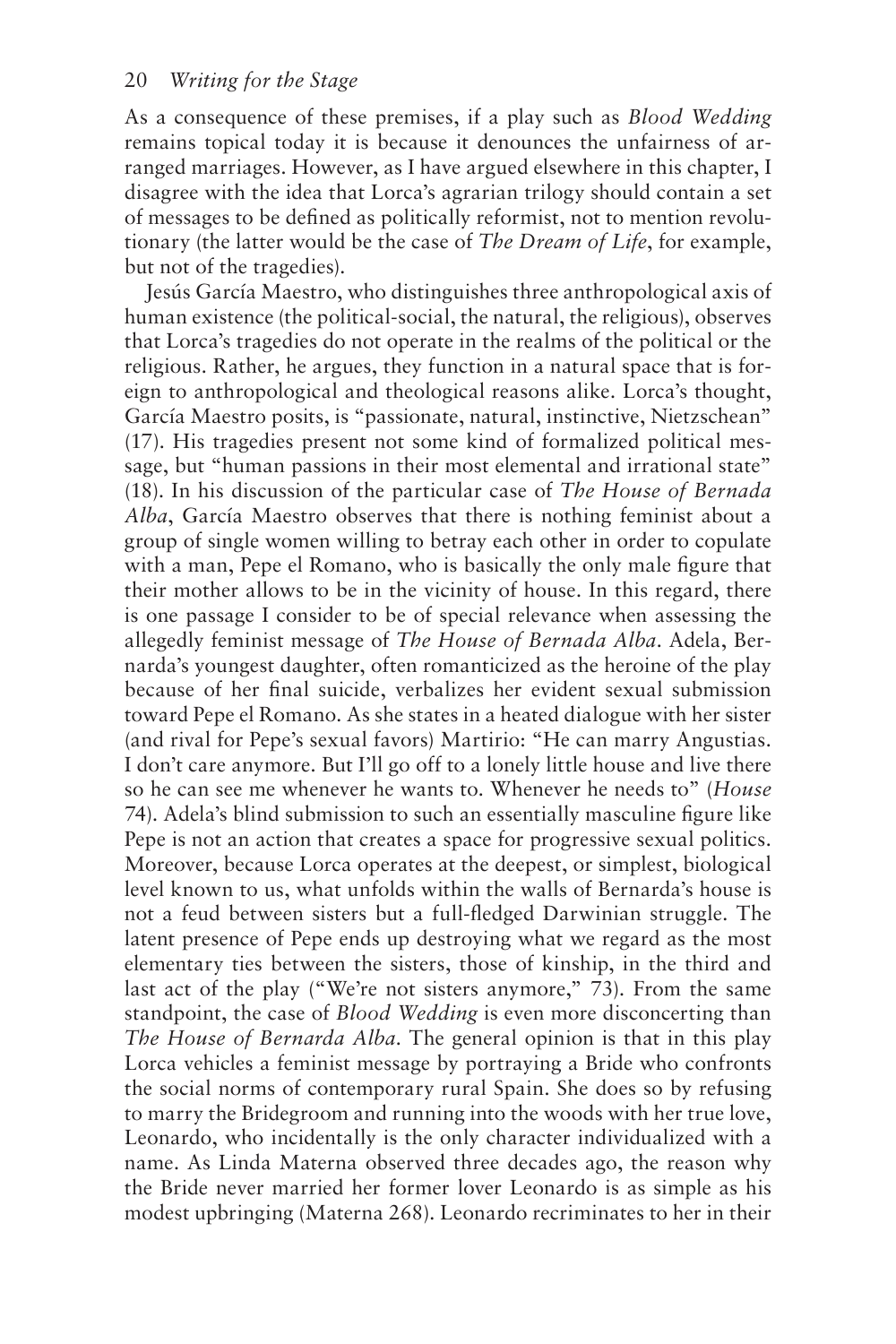first dialogue in *Blood Wedding*: "Two oxen and a tiny house are worth almost nothing. But that's all I had. That's where it wounds me" (*Blood* 35). According to this mercantile logic it would be Leonardo himself, and not the Bride, the one who should be considered the main victim of social conventions. Moreover, in today's political terminology, it is hard to find a female character that shows less agency than the Bride, who ends up running away with Leonardo because "Oh, this is such madness / . . . / Because you drag me along / And when you say 'Go!' / I go" (*Blood* 70). Materna explains in very clear terms how the Bride embodies a traditional depiction of female figures as irrational beings whose sexual identity exists in contrast to archetypal men. While repressed sexual desire is the cause that makes Lorca's female characters fight against authority figures, one must bear in mind that these burning passions only drive these women to offer themselves in sacrifice to the "natural" dominance of the male, as Materna notes (271–2). The perfect dramatization of this idea is found in the third and last act of *The House of Bernarda Alba*, in the exchange that takes place between Bernarda and Adela after it is revealed that Adela has had sexual intercourse with Pepe el Romano. Bernarda fiercely approaches Adela, who then reacts: "This is when your judgments end! (*Seizes her mother's stick and breaks it*.) So much for the oppressor's stick! Don't you dare come close to me. No one has any power over me now. No one but Pepe!" (*House* 75). Adela, the same person who previously revealed to one of her sisters her decision to leave the family house and establish herself as Pepe's mistress, finally verbalizes the full extent of her actions. She tells her mother that she will only accept the tyranny of a man.

In *The House of Bernarda Alba*, Adela eventually commits suicide believing that her mother has killed Pepe el Romano. The opposition between a young heroine (Adela) and an oppressive figure with proto-fascist traits (Bernarda) seems obvious at first sight. However, as Isaac Benabu argues (136–8), a dramatic character like Bernarda Alba is not a masochistic dictator but rather a figure of tragic stature who witnesses, with impotence, how her world crumbles. When the play opens Bernarda is widowed for second time, impoverished, struggling to maintain alive the past glory of the Alba dynasty. She is aware that four of her five daughters are unmarriageable unless she accepts to give them away to the villagers she despises (only her eldest daughter, Angustias, has a dowry to offer; this is precisely the reason why Pepe el Romano has been courting her). In Act I, Bernarda, offended by La Poncia's insinuations about the age of her daughters, declares: "There's no one within a hundred miles of here who can touch them. The men here are simply not of their class. Do you want me to hand them over to some farmhand?" (*House* 18).<sup>10</sup>

In Calderón's tragedies, in particular those that bring to the foreground the concept of honor (*Secret Insult, Secret Vengeance*; *The Physician of His Honor*; *The Painter of His Dishonor*), the main character never dies.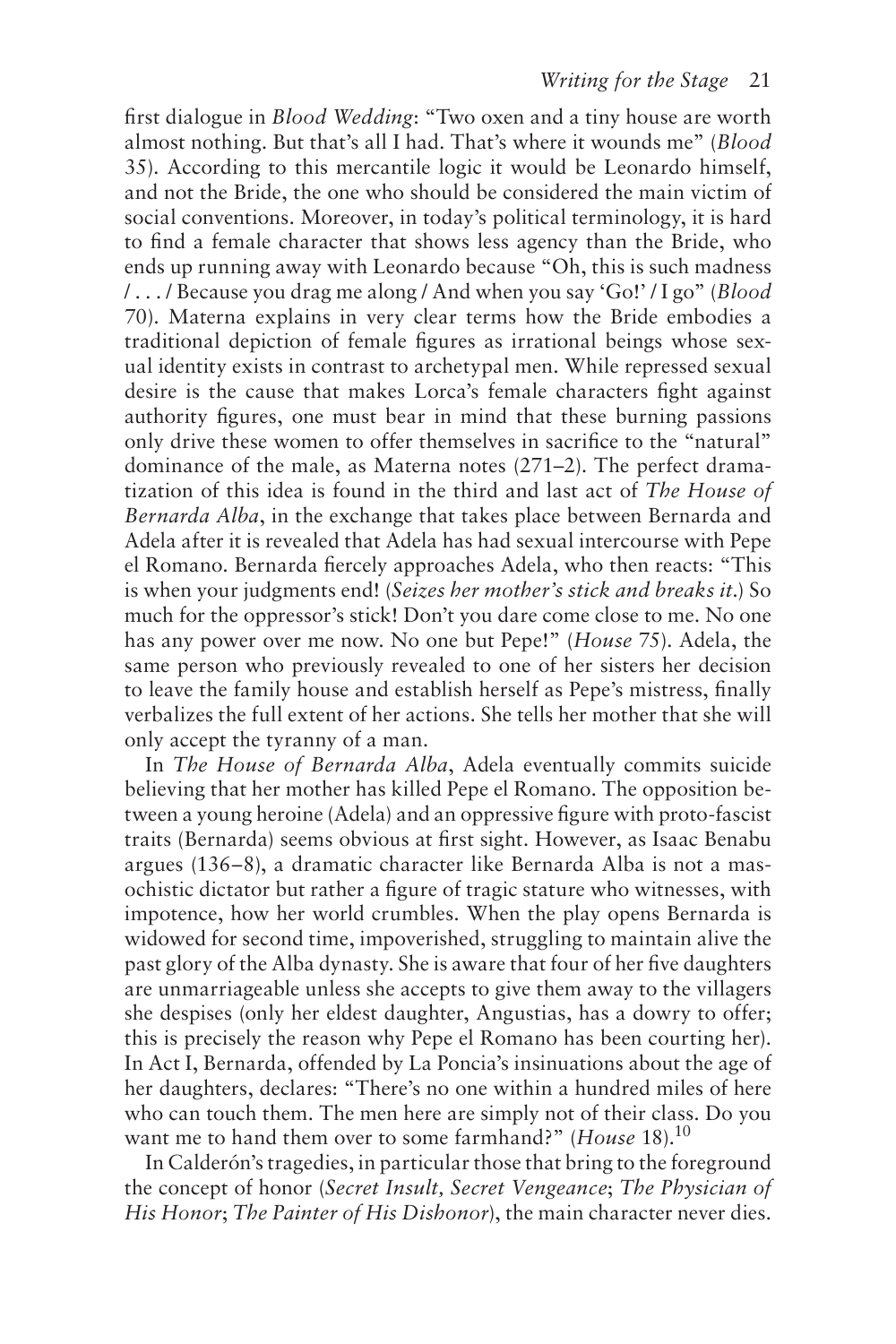Instead, Benabu notes, this character "is condemned to a life of suffering and silence" (130). A review of the ending of the three tragedies confirms Benabu's theory on the nature of Lorca's tragic drama. In *The House of Bernarda Alba*, Adela's suicide condemns Bernarda, and her daughters, to an irreversible social death. In *Yerma*, she eventually kills her husband, sabotaging the only biological path to conception that she is willing to accept, as Yerma's honor makes her refuse any proposal from other men. In *Blood Wedding*, the Mother ends up mourning in silence the death of her second son, the last male in his family. The Mother refuses to punish the Bride even though she offers herself in sacrifice for the violence she has caused. In accordance with Benabu's main point, it can be asserted that these three denouements are strictly *calderonistas* in the sense that they form part of tragedies that do not portray the killing of those figures who are guilty of moral errors. I am particularly interested in one related aspect, namely how the characters' actions in the agrarian plays are determined by the baroque idea of honor that they have internalized so dearly. From the perspective of the cohesiveness of the fictional worlds created by Lorca, the results are unequal, for in some cases the external manifestations of the characters' internal code of values come up as contradictory. Predictably, this occurs in *Blood Wedding*, Lorca's first attempt at creating the 'formula' of a new rural drama. To prove my point, I will now quote extensively from the climatic dialogue between the Bride and the Mother in the last scene of the play:

BRIDE. Because I went with the other one, I went! *(Full of anguish.)* You would have gone too. I was a burnt woman, full of wounds inside and out, and your son was a little drop of water from whom I expected sons, land and health; but the other was a dark river, full of branches, who brought to me the sound of his rushes and the singing between his teeth . . . I did not want it. Listen to me! I did not want it. Your son was my goal and I never deceived him, but the arm of the other dragged me on like waves of the sea and would have dragged always, always, always, even though I had been an old woman and the sons of your son dragged me back by the hair!  $(Blood 80).$ <sup>11</sup>

This speech reveals, very transparently, the Bride's complete lack of agency. Immediately after these words, however, she invokes her honor to frontally defy the Mother to a duel of purity: "I am honorable, as honorable as a newborn child. And strong enough to prove it. Light a fire. We'll put our hands in the flame: you for your son, me for my honor. And you'll take yours out first" (*Blood* 81). This is an implausible turn of events, as the Bride stands out as a character who justifies her being dragged by the powerful sexuality of the male ("I did not want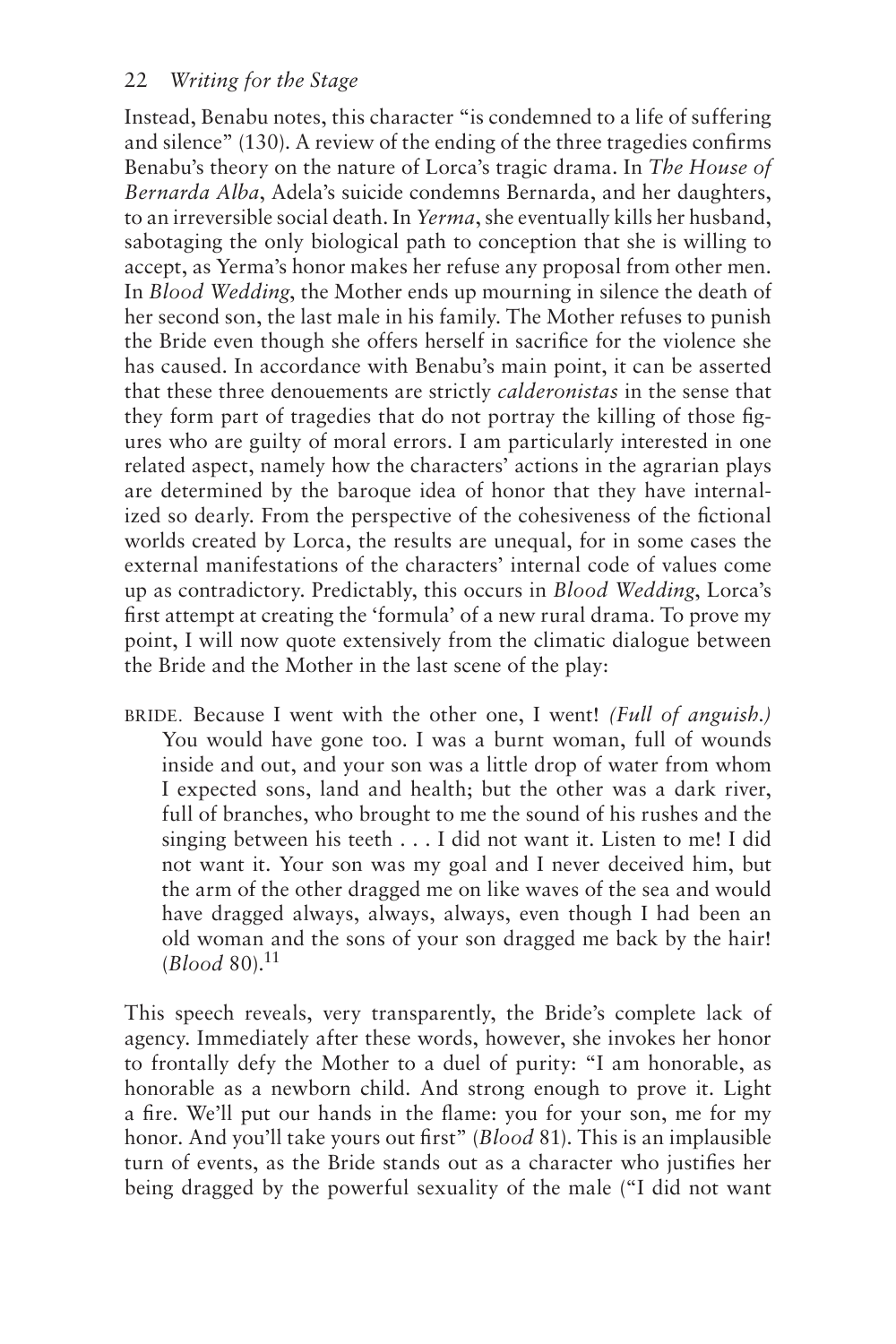it") and, at the same time, she boasts about her virginity in a way that includes a public challenge to the mother of the man who was supposed to be her future husband. Scholars who defend feminist interpretations of *Blood Wedding* systematically disregard the contradictory nature of the Bride's behavior. Johnson, for example, ignores these controversial aspects in order to present the Bride as an empowered woman who, in Johnson's words, "*prefers* to risk all by running off with Leonardo immediately following the ceremony" (267, my emphasis). The speech I quoted above contains no indication of the Bride being in a position to 'prefer' anything, quite the contrary. Johnson also argues that despite the fact that her elopement with Leonardo triggers the deaths of the two men, "Lorca provides her the opportunity to vindicate her actions and garner the audience's sympathy with several lengthy speeches at the end of the play" (268). I also remain skeptical about this idea. Similarly to Johnson, María T. Vilches de Frutos interprets the final confrontation between the Bride and the Mother in terms that are patently favorable to the former at the expense of ignoring basic textual evidence. "Despite the misfortune," Vilches de Frutos explains, "*with courage* the Bride defends her actions to the Mother" (20, my emphasis). This idea of the Bride acting 'courageously' before the Mother is simply inaccurate and has no place in this scene.

In the case of *Yerma*, the honor code to which the protagonist so firmly adheres to represents an ideological discourse that she proudly internalized years after getting married to Juan. Yerma uses, on repeated occasions, the term "*mi casta*." This noun, frequently translated by "my kind," "my lineage" or "my family," also contains, potentially, the social implications of "my caste." In the second scene of Act II, Yerma brings up the superiority of her "*casta*" when she complains to her friend María about the presence of Juan's two sisters in the house: "They think I might be attracted to another man, and they've no idea that even if I were it's decency that comes first in my family" (*Yerma* 101) [*lo primero de mi casta es la honradez*]. In the first scene of Act III, Juan, accompanied by his two sisters, finds Yerma visiting Dolores the healer. He is worried about the gossip around her, yet Yerma replies to him by invoking the purity of her blood lineage: "You and your kind imagine that you are the only ones who have a reputation ["*honra*"] to look after, and you don't realize in my family ["*mi casta*"] there's never been anything to hide. Come on. Come here and smell my clothes; come here! Try to find a smell that's not yours, that's not from your body" (*Yerma* 115). According to Pilar Nieva, the problem affecting Yerma is that she is caught up in a situation in which "her husband cannot provide her children and she cannot have them with another man, outside of the marriage" ("Identidad" 160). This is a very controversial statement in view of the fact that Lorca provides no indication whatsoever about who is to blame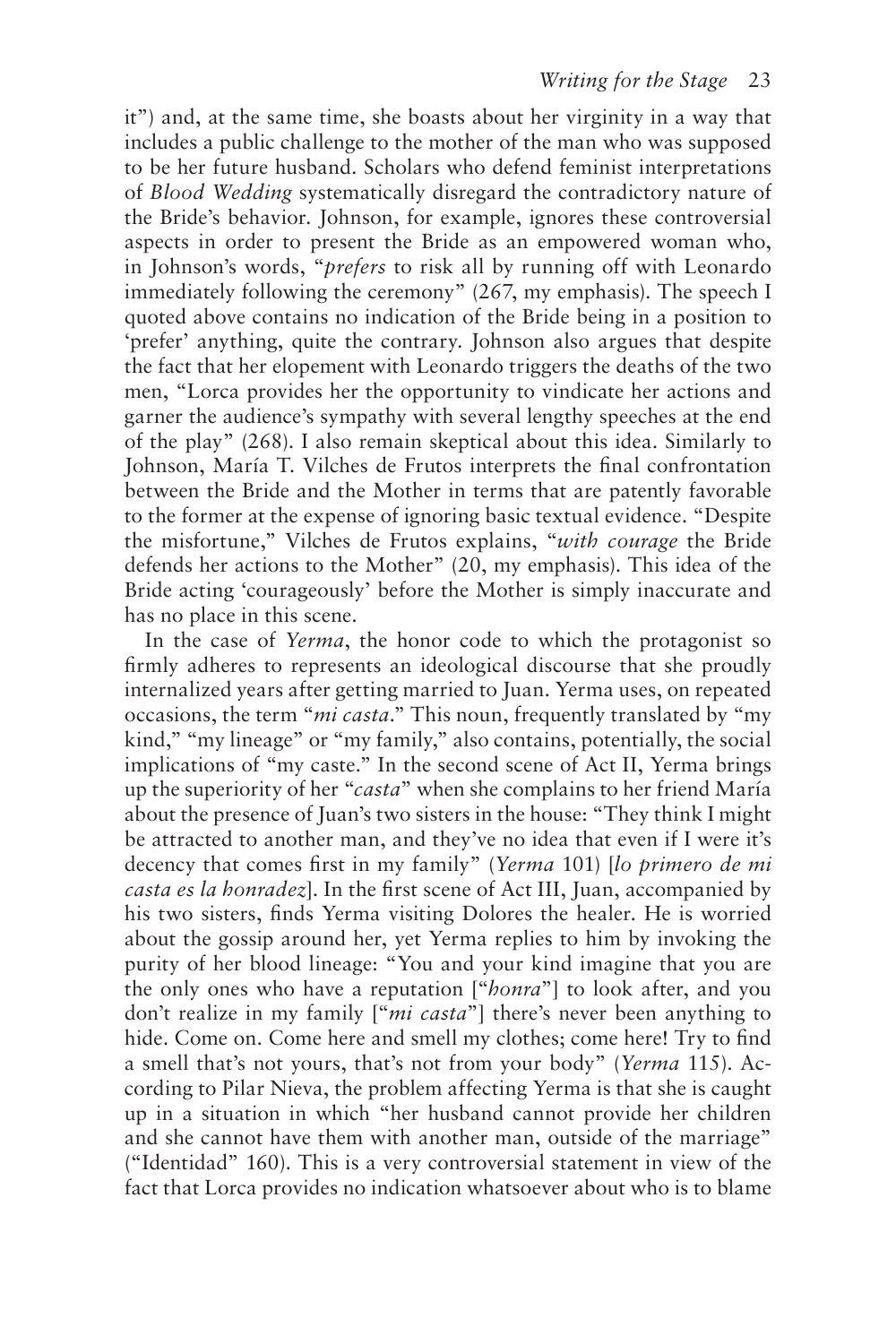for Yerma's inability to conceive. If anything, the signs point toward her (in the second scene of Act II, Juan accuses her of not being "a real woman" [*una mujer auténtica*]; in the first scene of Act III, Yerma confesses to the old woman Dolores that "he does his duty by covering me in bed, but his body feels cold and lifeless against mine" (*Yerma* 111). In addition, the idea that Yerma cannot have a child out of the wedlock due to societal constraints is not completely accurate. When in the final scene of the play Yerma refuses the offer from the Old Pagan Woman ("My son is sitting waiting for you behind the shrine. Our house needs a woman. Go to him and the three of us will live together," *Yerma* 129), a mimetic interpretation of Yerma's actions results insufficient. According to Nieva, for example, the reason for Yerma's rejection of the proposal to have sex with another man is that she is "very aware of what her social status would have been as an adulterous woman" ("Identidad" 168). Yerma, however, has internalized the ideology of the honor code to the extreme that the idea of looking for a second man seems 'unnatural' to her. Yerma's proud speech shows no indication of fear a potential social backlash:

I can't go out looking. Do you seriously think I could sleep with another man? What about my honor? Water can't flow uphill, and the full moon can't shine at midday. Get out of my sight, I'll go my own way. Do you really think I could submit to another man? Go groveling to him for what's mine, like a slave? (*Yerma* 129)12

Honor and caste stand out as the central motives for Yerma's actions. She eventually fulfills her destiny when she chokes Juan to death ("Barren, barren, but now I'm certain!", *Yerma* 133), in strict correspondence with the portrayal that Lorca made of her when the play premiered in Valencia, in November of 1935. Yerma, Lorca asserted, "has a limited freewill because she is chained by the concept of Spanish honor, a concept that runs through her veins" (*Obras* 614).

#### **Notes**

- 1 Xirgu and Rivas Cherif had developed a close relationship with the authorities of the Second Republic. Its first Prime Minister, Manuel de Azaña, was a longtime friend and collaborator of Rivas Cherif who became his brother-inlaw when Azaña married his sister in 1929. In 1932, Xirgu and Rivas Cherif staged Azaña's play *The Crown*.
- 2 Gwynne Edwards considers the first production of *Blood Wedding* "particularly interesting because its director was Lorca himself, and the production therefore provides valuable evidence of the way in which he wanted to see his plays staged" (470). This statement needs to be partially rectified to account for Marquina's involvement.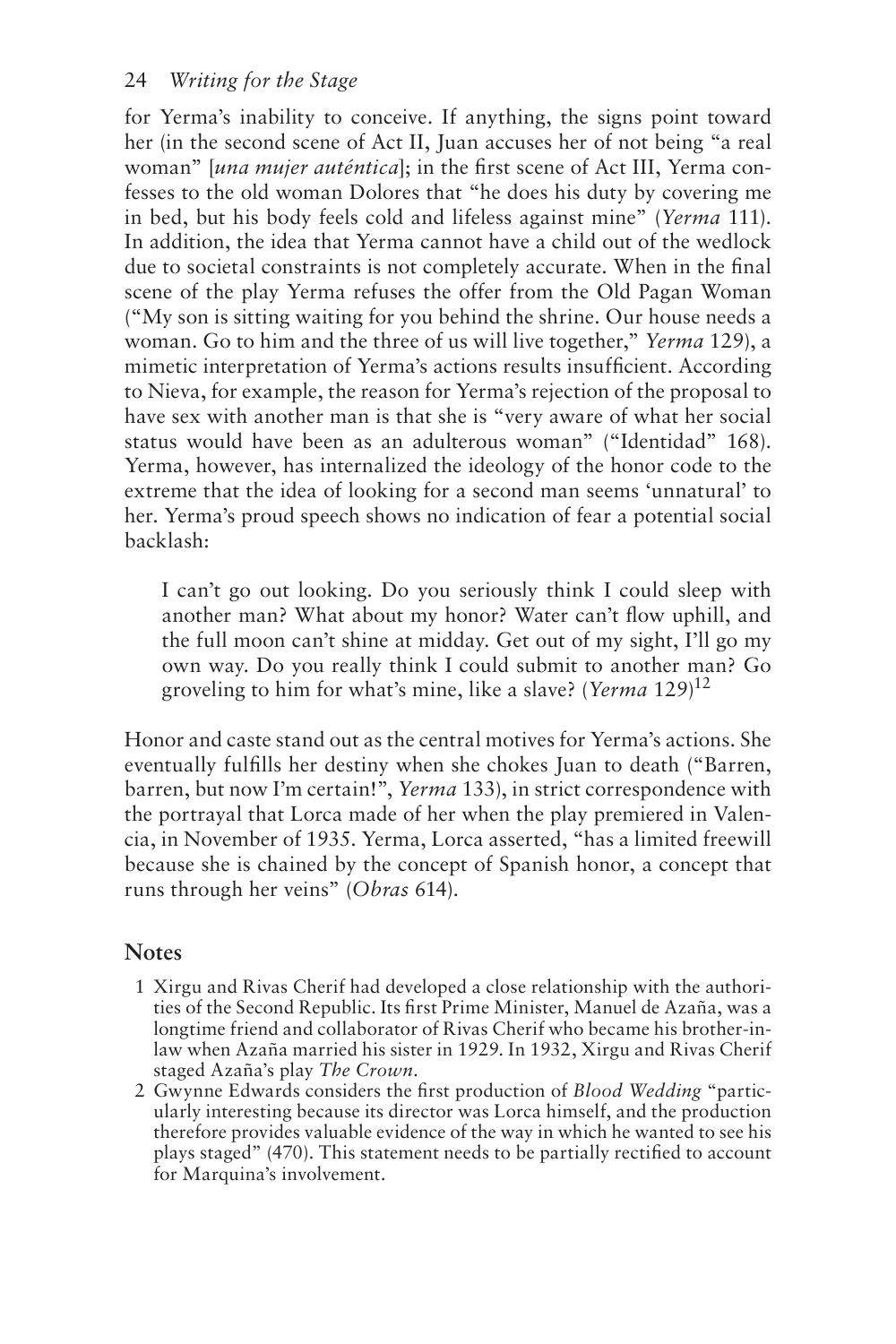- 3 In an interview from August 1933, a few months after this first production of *Blood Wedding*, Lorca openly criticized the theater of the Quintero brothers, distancing himself from their Andalusian comedies (*Obras* 423).
- 4 *St. Teresa of Jesus* (1932), a historical play assembled as a sequence of lyrical *tableaux*, was Marquina's last notorious success in the Spanish stage. The role of St. Teresa was enacted by Lola Membrives, the same actress who took Lorca's *Blood Wedding* to Argentina a year later. When the Spanish Civil War broke on July 18, 1936, Marquina was in Argentina. There he published literature supporting Franco's side to eventually return to Spain in 1938. Marquina passed away in New York, serving in diplomatic mission, in 1946.
- 5 See Gil (174–8) on the critical reception of Marquina's *The Hidden Fountain* and *The Julianes*.
- 6 The idea that a baroque code of honor is present in Lorca's agrarian plays was not accepted without resistance from one part of the Lorquian industry. In the early 1970s, Luis González del Valle defined Arnold G. Reichenberger's brief incursion in the arena of Lorca studies—a two-page argument on the "universality" of Lorca embedded in a larger discussion on the "uniqueness" of the Spanish *comedia*— as "deplorable" [*lamentable*] (238n7). González del Valle, a twentieth-century critic with special interest in Lorca, accused Golden Age scholar Reichenberger of not being equipped to make an excursus outside his period of specialization. Reichenberger had defined honor in Lorca's tragedies as "the great superhuman power which drives the protagonists to destruction" (165). Gónzalez del Valle affirmed that if bad things eventually happen in *Blood Wedding*, it is due to the Bride's moral flaw that makes her escape with Leonardo the night of her wedding. Honor, according to González del Valle, has no relevance whatsoever in triggering the action (the Bridegroom chasing the Bride and Leonardo resulting in both men killing each other in a duel). González del Valle's aggressive stance against Reichenberger constituted one of the first cases of disciplinary territorialism exerted by critics ascribed to the Lorca scholarly boom.
- 7 Szondi's definition of what he conceptualizes as the modern genre of "drama" includes a list of features that correspond, one by one, with Lorca's *The House of Bernarda Alba*. I am listing, very briefly, the following characteristics from Szondi's classic study *Theory of the Modern Drama*: Dominance of dialogue that reflects the "reproduction of interpersonal relations" (8); existence of an illusionistic frame ("It can be conscious of nothing outside itself," 8), with no intrusions from the dramatist; complete separation between spectators and the stage, although spectators can identify themselves with the characters speaking; illusionistic acting ("the actor-role relationship should not be visible," 9) and, finally, an action that always takes place in the present ("time unfolds as an absolute, linear sequence in the present," 9), and primarily in the same space.
- 8 Edwards has referred to a "sense of inevitability" that is reinforced "by a network of specific references and allusions to fate and destiny" throughout the three agrarian plays. It is his view that *Blood Wedding*, Lorca's first tragedy, is "both the most explicit and the most theatrical, for in the final act the three axe-wielding woodcutters, the fearsome figures of la Luna [Moon] and la Muerte [the Death, represented by the Beggar Woman], and the girls' unwinding of the ball of red wool, become the physical manifestations of those fateful and fatal forces at work upon the human characters" ("Way" 283).